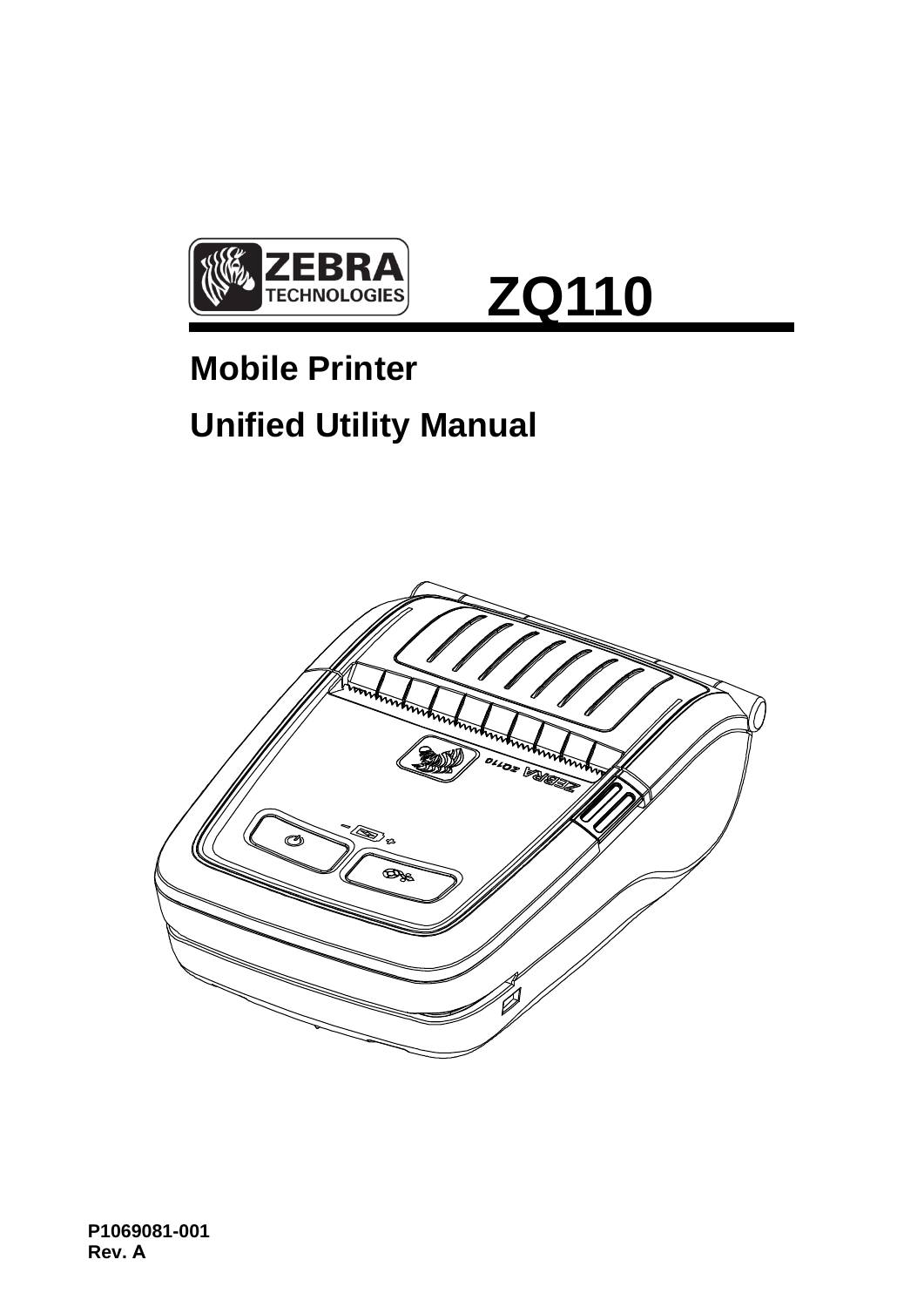# **Table of Contents**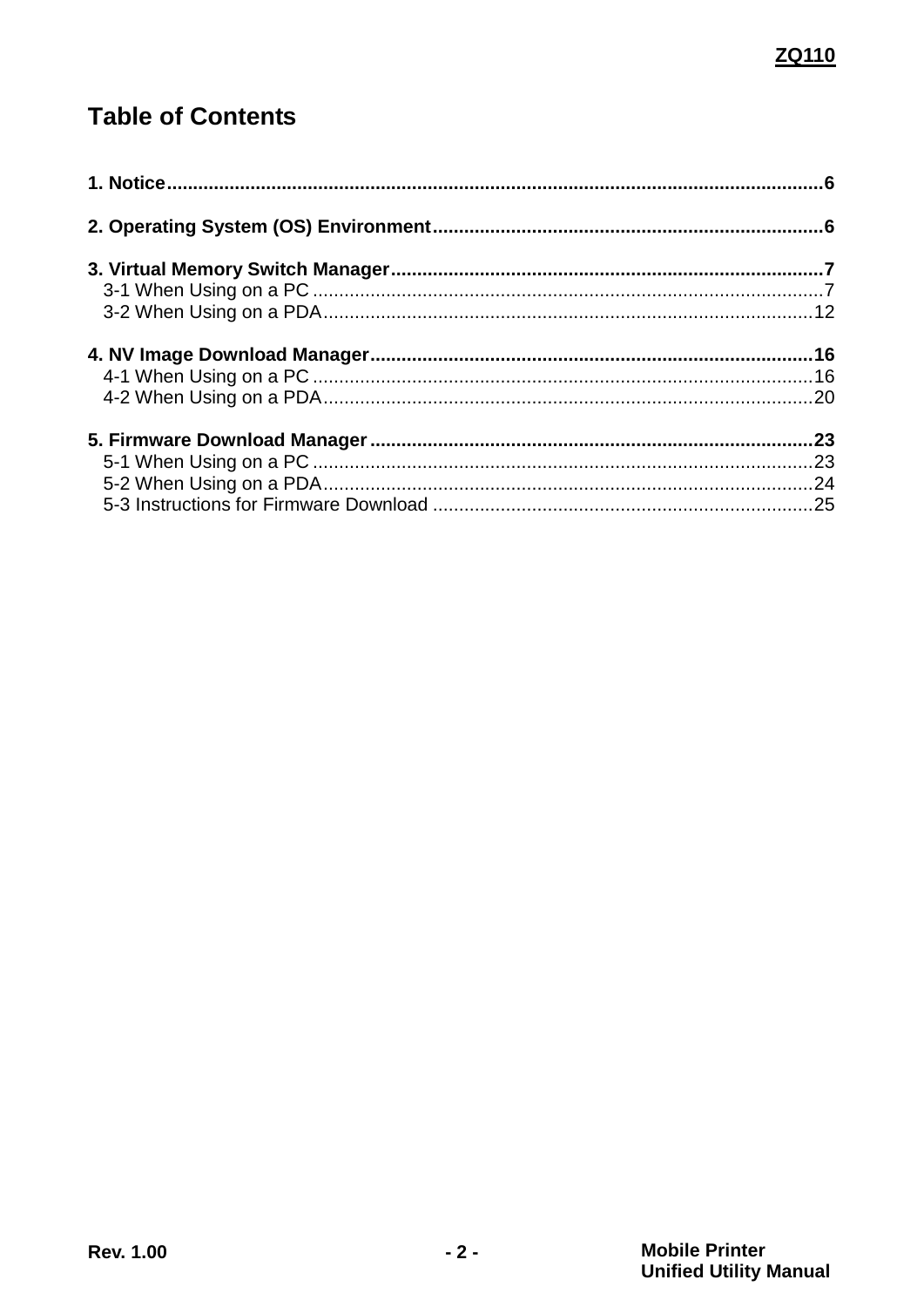# ■ **Proprietary Statements**

This manual contains proprietary information for Zebra Technologies Corporation. It is intended solely for the information and use of parties operating and maintaining the equipment described herein. Such proprietary information may not be used, reproduced, or disclosed to any other parties for any other purpose without the expressed written permission of Zebra Technologies Corporation.

#### **Product Improvements**

Since continuous product improvement is a policy of Zebra Technologies Corporation, all specifications and signs are subject to change without notice.

#### **FCC Compliance Statement**

NOTE: This equipment has been tested and found to comply with the limits of a Class B digital device, pursuant to Part 15 of the FCC Rules. These limits are designed to provide reasonable protection against harmful interference in a residential installation. This equipment generates, uses and can radiate radio frequency energy and, if not installed and used in accordance with the instructions, may cause harmful interference with radio communications. However, there is no guarantee that interference will not occur in a particular installation. If this equipment does cause harmful interference to radio or television reception, which can be determined by turning the equipment off and on, the user is encouraged to try to correct the interference by one or more of the following measures:

- Reorient or relocate the receiving antenna.
- Increase the separation between the equipment and the receiver.
- Connect the equipment to an outlet or circuit different from that to which the receiver is connected.
- Consult the dealer or an experienced radio/TV technician for help.

WARNING: Exposure to Radio Frequency radiation. To conform to FCC RF exposure requirements this device shall be used in accordance with the operating conditions and instructions listed in this manual.

NOTE: This unit was tested with shielded cables on the peripheral devices. Shielded cables must be used with the unit to ensure compliance.

Changes or modifications to this unit not expressly approved by Zebra Technologies Corporation could void the user's authority to operate this equipment.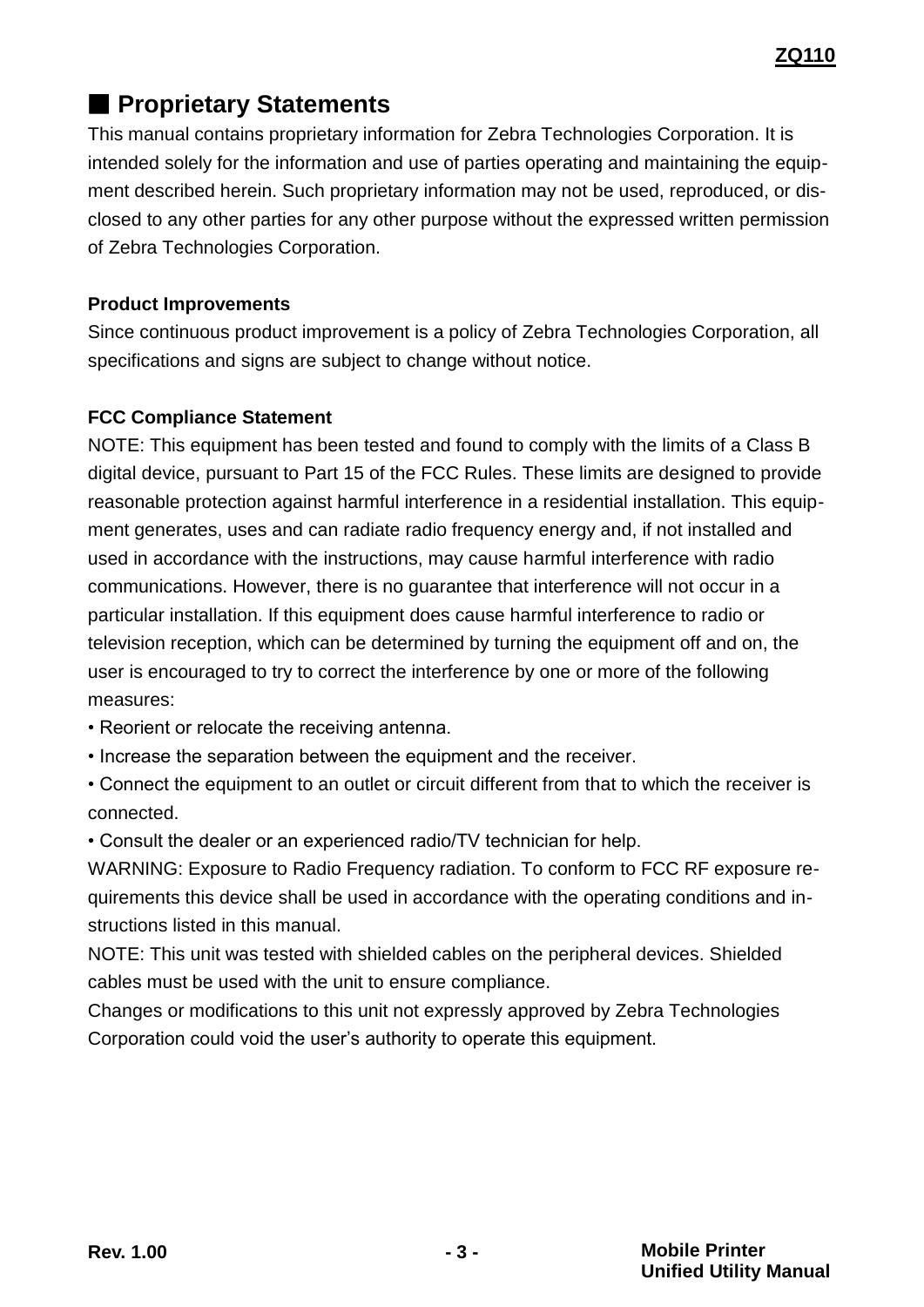#### **Canadian Compliance Statement**

This Class B digital apparatus complies with Canadian ICES-003. Cet appareil numérique de la classe B est conforme á la norme NMB-003 du Canada. "IC:" before the equipment certification number signifies that the Industry Canada technical specifications were met. It does not guarantee that the certified product will operate to the user's satisfaction.

#### **Liability Disclaimer**

Inasmuch as every effort has been made to supply accurate information in this manual, Zebra Technologies Corporation is not liable for any erroneous information or omissions. Zebra Technologies Corporation reserves the right to correct any such errors and disclaims liability resulting therefrom.

#### **No Liability for Consequential Damage**

In no event shall Zebra Technologies Corporation or anyone else involved in the creation, production, or delivery of the accompanying product (including hardware and software) be liable for any damages whatsoever (including, without limitation, damages for loss of business profits, business interruption, loss of business information, or other pecuniary loss) arising out of the use of or the results of use of or inability to use such product, even if Zebra Technologies Corporation has been advised of the possibility of such damages. Because some states do not allow the exclusion of liability for consequential or incidental damages, the above limitation may not apply to you.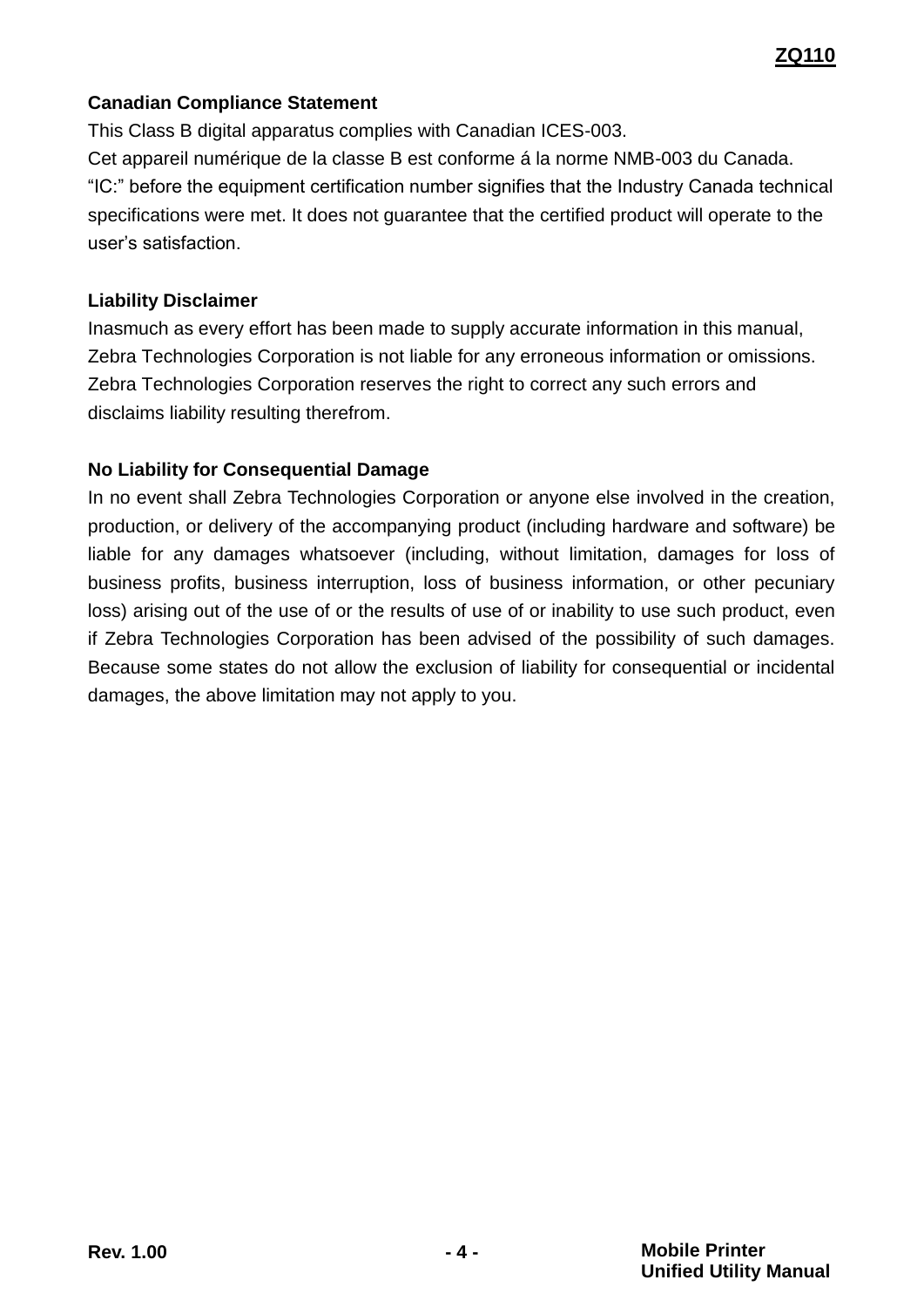#### **Copyrights**

The copyrights in this manual and the label print engine described therein are owned by Zebra Technologies Corporation. Unauthorized reproduction of this manual or the software in the label print engine may result in imprisonment of up to one year and fines of up to \$10,000 (17 U.S.C.506). Copyright violators may be subject to civil liability.

This product may contain ZPL®, ZPL II®, and ZebraLink™ programs; Element Energy Equalizer® Circuit; E3®; and AGFA fonts. Software © ZIH Corp. All rights reserved worldwide.

ZebraLink and all product names and numbers are trademarks, and Zebra, the Zebra logo, ZPL, ZPL II, Element Energy Equalizer Circuit, and E3 Circuit are registered trademarks of ZIH Corp. All rights reserved worldwide.

Monotype®, Intellifont® and UFST® are trademarks of Monotype Imaging, Inc. registered in the United States Patent and Trademark Office and may be registered in certain jurisdictions.

Andy™, CG Palacio™, CG Century Schoolbook™, CG Triumvirate™, CG Times™, Monotype Kai™, Monotype Mincho™ and Monotype Sung™ are trademarks of Monotype Imaging, Inc. and may be registered in some jurisdictions.

HY Gothic Hangul™ is a trademark of Hanyang Systems, Inc.

Angsana™ is a trademark of Unity Progress Company (UPC) Limited.

Andale®, Arial®, Book Antiqua®, Corsiva®, Gill Sans®, Sorts® and Times New Roman® are trademarks of The Monotype Corporation registered in the United States Patent and Trademark Office and may be registered in certain jurisdictions.

Century Gothic™, Bookman Old Style™ and Century Schoolbook™ are trademarks of The Monotype Corporation and may be registered in certain jurisdictions.

HGPGothicB™ is a trademark of the Ricoh company, Ltd. and may be registered in some jurisdictions.

Univers™ is a trademark of Heidelberger Druckmaschinen AG, which may be registered in certain jurisdictions, exclusively licensed through Linotype Library GmbH, a wholly owned subsidiary of Heidelberger Druckmaschinen AG.

Futura® is a trademark of Bauer Types SA registered in the United States Patent and Trademark Office and may be registered in some jurisdictions.

TrueType® is a trademark of Apple Computer, Inc. registered in the United States Patent and Trademark Office and may be registered in certain jurisdictions.

All other product names are the property of their respective owners.

All other brand names, product names, or trademarks belong to their respective holders. ©2014 ZIH Corp.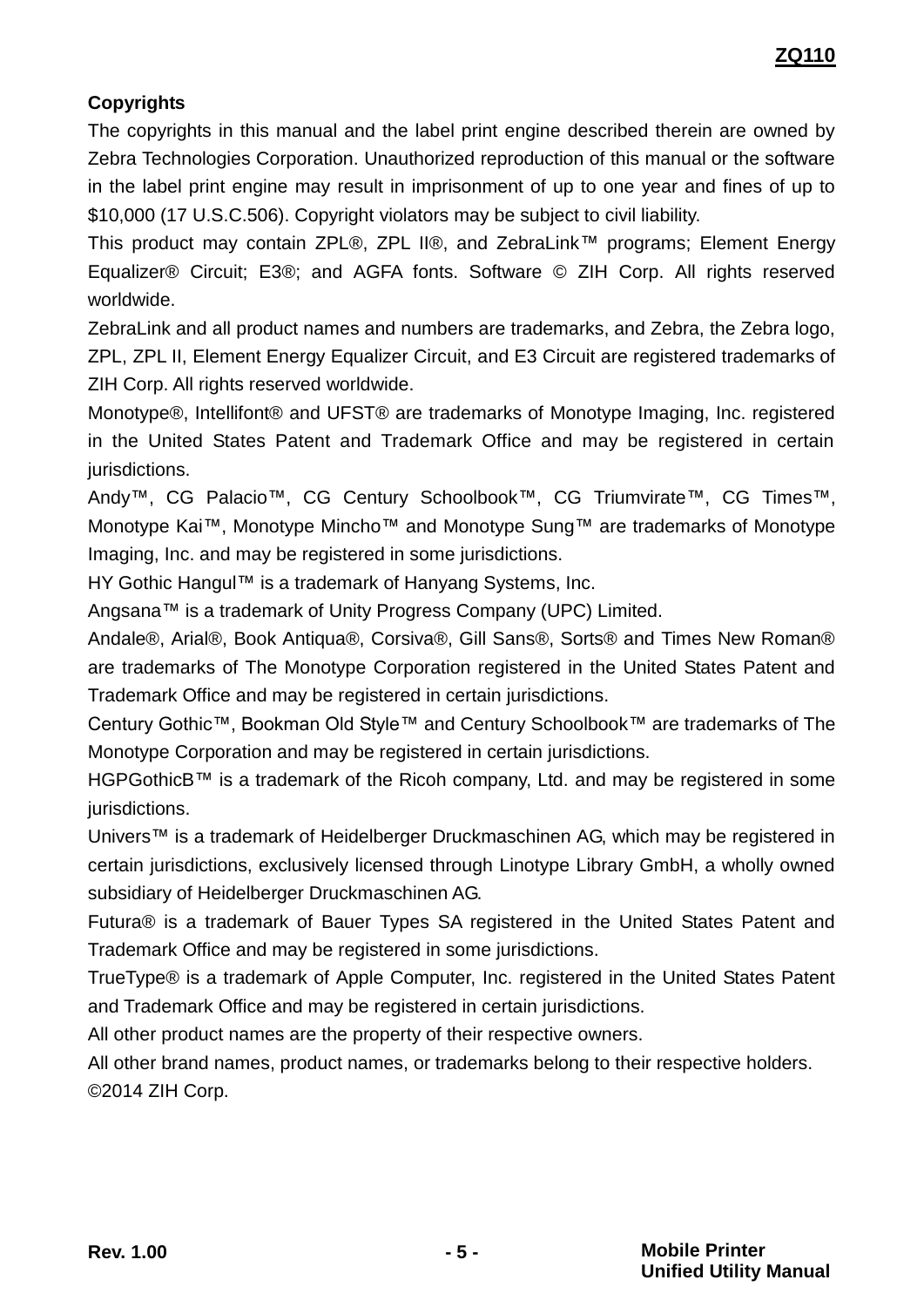# <span id="page-5-0"></span>**1. Notice**

This Unified Utility Manual provides information on the utility program used to set printer operation conditions and add functions.

The utility program consists of three functions.

- 1. A function that sets printer operation conditions via non-hardware control, software-based virtual switches **(VMSM: Virtual Memory Switch Manager)**.
- 2. A function that facilitates the downloading of image files, such as logos, intended for repetitive printing **(NV Image Download Manager)**.
- 3. A function that downloads and installs the latest firmware, which is subject to ongoing modifications for the enhancement of product performance **(Firmware Download Manager)**.

# <span id="page-5-1"></span>**2. Operating System (OS) Environment**

The following operating systems are supported:

- Microsoft Windows XP (32bit/64bit)
- Microsoft Windows 2003 Server (32bit/64bit)
- Microsoft Windows Embedded For Point Of Service
- Microsoft Windows VISTA (32bit/64bit)
- Microsoft Windows 7 (32bit/64bit)
- Microsoft Windows 8 (32bit/64bit)
- Microsoft Windows CF 5.0
- Microsoft Windows CE 6.0
- Microsoft Windows Mobile 5.0
- <span id="page-5-2"></span>Microsoft Windows Mobile 6.x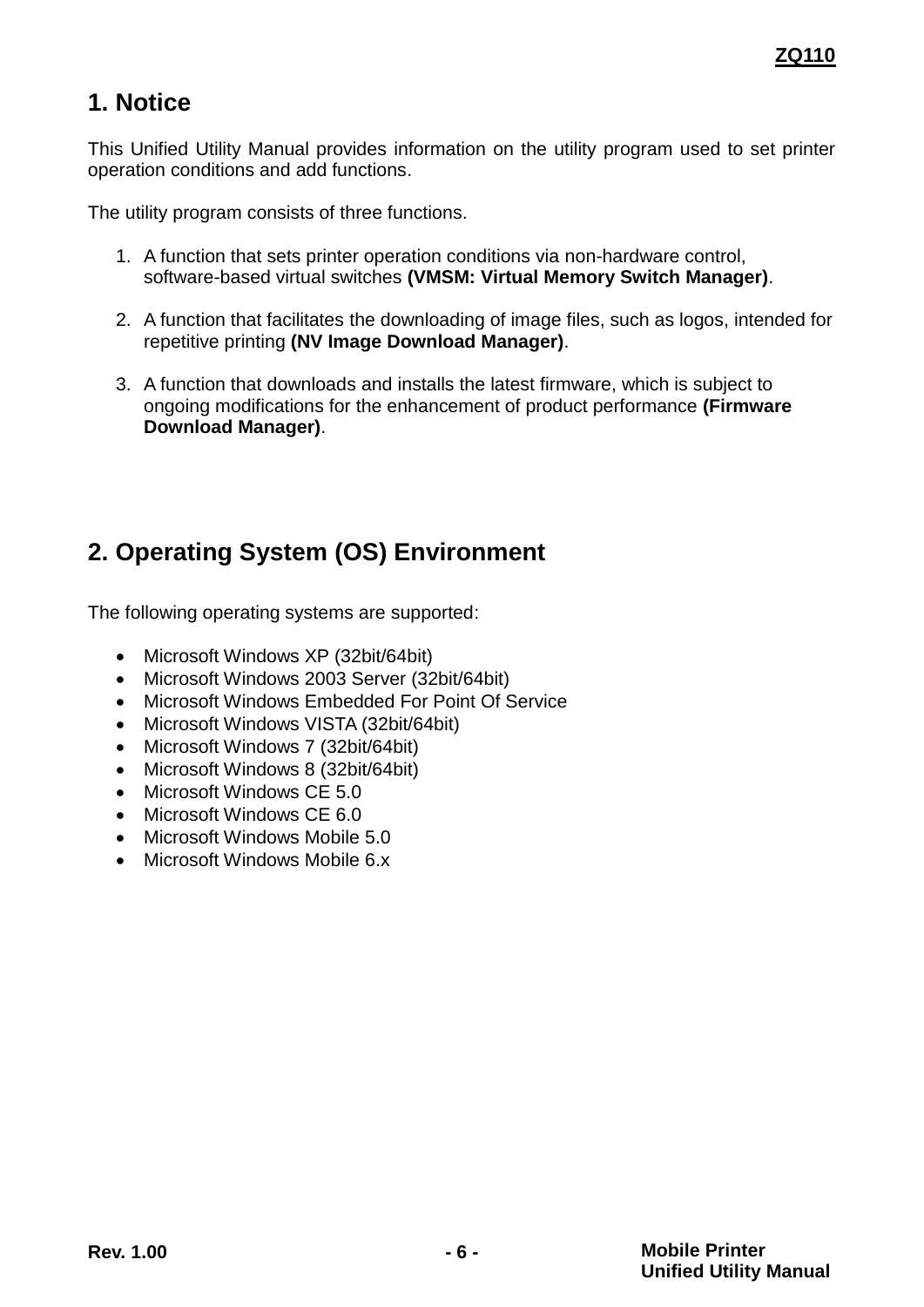# <span id="page-6-0"></span>**3. Virtual Memory Switch Manager**

#### <span id="page-6-1"></span>**3-1 When Using on a PC**

1. Connect the printer and the PC via the interface cable (USB type). If using Bluetooth, a cable connection is not necessary.



- 2. Turn on the printer.
- 3. Prepare the Unified Utility executable file to be used on the PC. The executable file can be found on the enclosed CD. (**ZQ110\_Unified Utility for PC ver 1.x.x.exe)**
- 4. Run the Unified Utility executable file.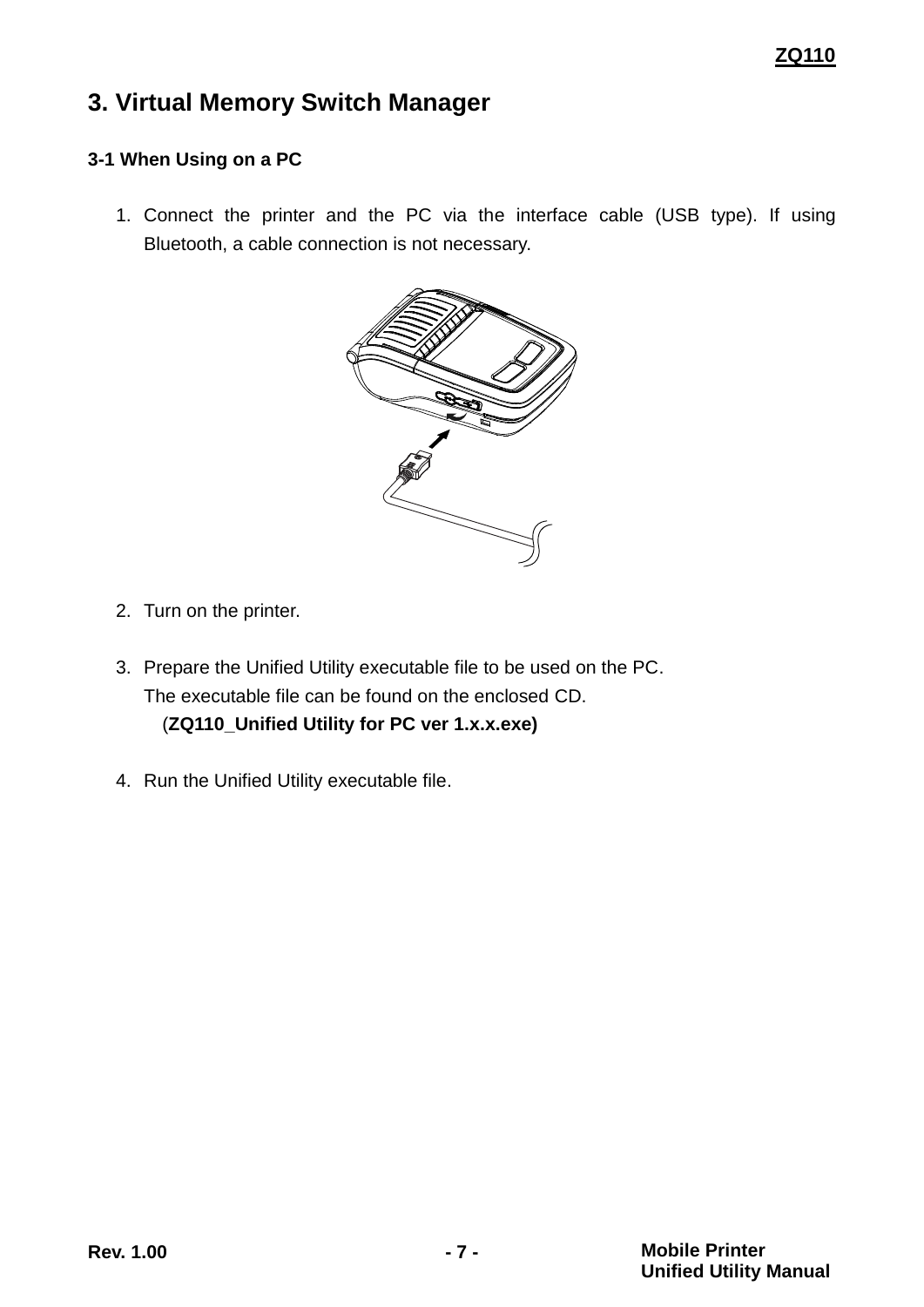#### 5. Select **Port** and click **Virtual Memory Switch Manager**.

Refer to the *Bluetooth Connection Manual* regarding the port (may vary according to device).

| x<br>ZQ110_Unified Utility for PC V1.0.0<br>Description <sup>®</sup><br>* Select Menu<br>This application is ZQ110 Unified Utility. You can change communication setting, code page and<br>download NV image, etc. |            |                           |                               |
|--------------------------------------------------------------------------------------------------------------------------------------------------------------------------------------------------------------------|------------|---------------------------|-------------------------------|
| Communication Setting                                                                                                                                                                                              |            |                           |                               |
| Interface:                                                                                                                                                                                                         | <b>USB</b> | ⊻                         | Virtual Memory Switch Manager |
| Port:                                                                                                                                                                                                              | USB01      | ▾╎                        |                               |
| Baud Rate:                                                                                                                                                                                                         |            | $\left  \right $          | NV Image Manager              |
| Data Bits:                                                                                                                                                                                                         |            | $\boldsymbol{\psi}$       |                               |
| Stop Bits:                                                                                                                                                                                                         |            | $\overline{\psi}$         | Firmware Manager              |
| Parity:                                                                                                                                                                                                            |            | $\boldsymbol{\mathrm{v}}$ |                               |
| Flow Control:                                                                                                                                                                                                      |            | $\overline{\mathcal{M}}$  | Exit                          |
|                                                                                                                                                                                                                    |            |                           |                               |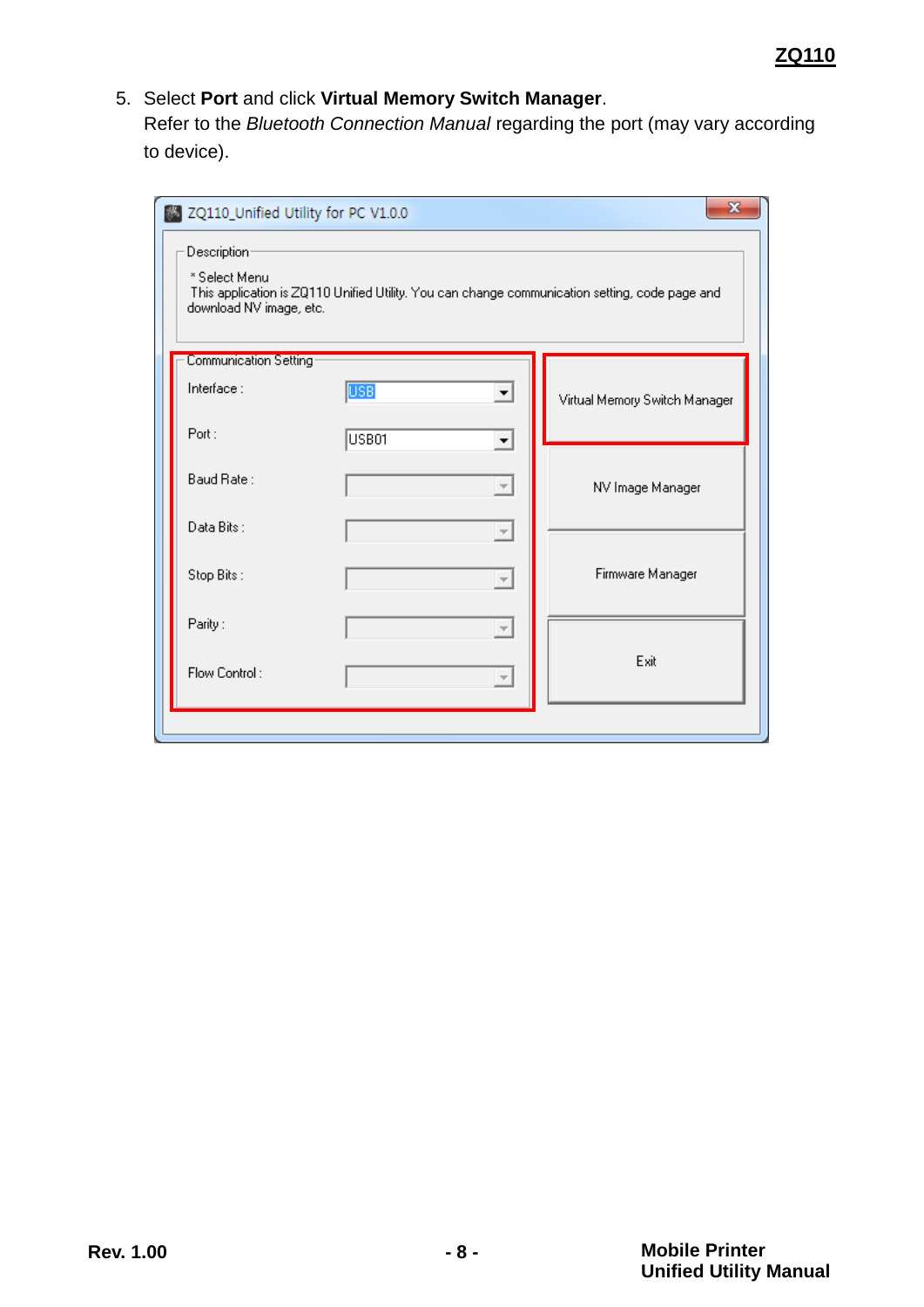- 6. The Virtual Memory Switch settings for the printer displays.
	- a. In a Printer Setting tab 1, printer density, speed and code page setting is available.

| $\mathbf{x}$<br>Virtual Memory Switch Manager (fw:V01.00P07 STDa 073114)                         |  |  |  |
|--------------------------------------------------------------------------------------------------|--|--|--|
| Printer Setting 1   Printer Setting 2   Printer interface                                        |  |  |  |
| Printing Density<br>Printing Speed                                                               |  |  |  |
| 90mm/s<br>print density 130%<br>$\vert$<br>$\blacktriangledown$                                  |  |  |  |
| Default Code Page                                                                                |  |  |  |
| PC437 - USA, Standard Europe<br>$\blacktriangledown$                                             |  |  |  |
| Default Font Type<br>$\circ$ Font B (9 x 17) $\circ$ Font C (9 x 24)<br>$\odot$ Font A (12 x 24) |  |  |  |
| Double Byte Font Mode                                                                            |  |  |  |
| $C$ off<br>© On PC437                                                                            |  |  |  |
|                                                                                                  |  |  |  |
| Default<br>Cancel<br>Save                                                                        |  |  |  |

b. In a Printer Setting tab 2, black mark, beep sound(beeping) setting according to the paper status is available.

| Virtual Memory Switch Manager (fw:V01.00P02 STDa 040814)                | $\mathbf{x}$                           |  |
|-------------------------------------------------------------------------|----------------------------------------|--|
| Printer Setting 1 Printer Setting 2 Printer interface                   |                                        |  |
| <b>Black Mark</b>                                                       | Receipt                                |  |
| Beep For Roll Paper End                                                 | Off                                    |  |
| Beep Mode For Low Battery End                                           | On                                     |  |
| Auto Power Off Time (Not Connected)                                     | o<br>min $(0 \sim 90 \text{ ex} > 30)$ |  |
| Auto Power Saving Time (Connected)<br>10<br>sec (0, 10~255 ex> 100)     |                                        |  |
| MFi Mode (iOS)<br><b>Disable</b>                                        | $\vert$                                |  |
| MSR Configuration                                                       |                                        |  |
| <b>MSR Trigger</b><br>Track 1/2/3 read mode AUTO trigger<br>Advance<br> |                                        |  |
|                                                                         |                                        |  |
| Default                                                                 | Cancel<br>Save                         |  |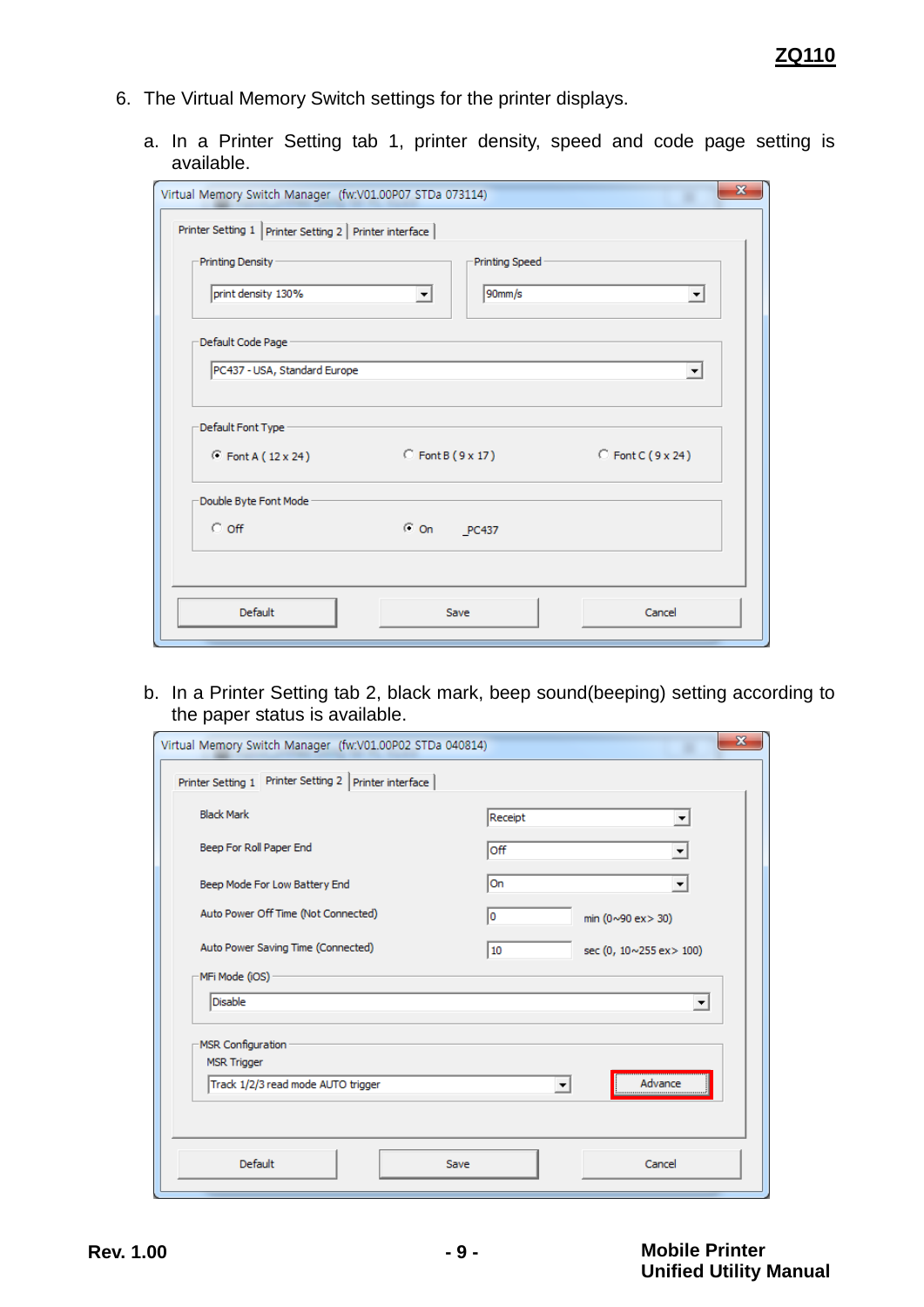c. "Advance" button allows to set sentinel option

| Advanced MSR Settings                                          | $\mathbf x$ |
|----------------------------------------------------------------|-------------|
| Sentinel Option<br>O None O Static Sentinel C Dynamic Sentinel |             |
| STRAT1<br>Track1 Start Code<br> END<br>Track1 End Code         |             |
| STRAT2<br>Track2 Start Code<br>Track2 End Code<br><b>END</b>   |             |
| STRAT3<br>Track3 Start Code<br>Track3 End Code<br><b>END</b>   |             |
| $\Box$ ASCII (ex: "START(1)")                                  | Cancel      |

d. In a Printer Interface tab, bluetooth information setting is available.

| Virtual Memory Switch Manager (fw:V01.00P06 STDa BT_TEST 072314)                                                     |                               | $\mathbf{x}$             |  |
|----------------------------------------------------------------------------------------------------------------------|-------------------------------|--------------------------|--|
| Printer Setting 1 Printer Setting 2 Printer interface                                                                |                               |                          |  |
| Serial Interface Configuration                                                                                       |                               |                          |  |
| <b>Baud Rate</b><br>115200                                                                                           | Parity                        | None<br>▼                |  |
| Data Bits<br>8                                                                                                       | Flow Control                  | DTR/DSR<br>▾             |  |
| Enable Bluetooth Setting<br>Bluetooth Interface Configuration<br><b>Connection Mode</b><br>Authentication Encryption |                               |                          |  |
| Enable                                                                                                               | Mode 2<br>$\overline{\nabla}$ | $\overline{\phantom{m}}$ |  |
| PIN Code<br>÷.                                                                                                       | <b>Printer Name</b><br>ZQ110  |                          |  |
| Default<br>Cancel<br>Save                                                                                            |                               |                          |  |
|                                                                                                                      |                               |                          |  |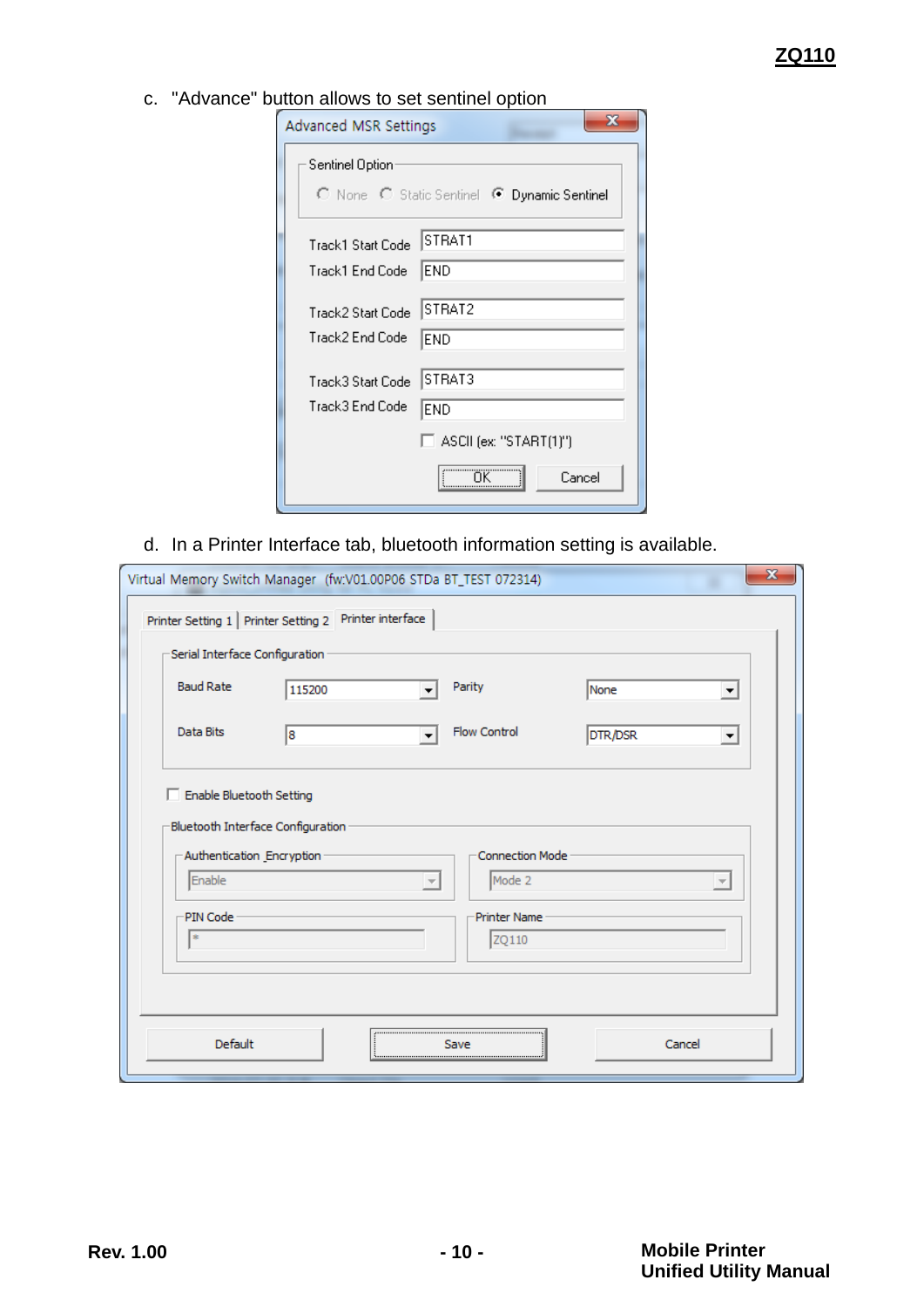7. After setting the desired function(s), click **Save** to store the settings. The functions per category are as follows:

| <b>Function</b>                                | <b>Description</b>                                                                                                                                                                                                                                                                                                                                                                              |  |
|------------------------------------------------|-------------------------------------------------------------------------------------------------------------------------------------------------------------------------------------------------------------------------------------------------------------------------------------------------------------------------------------------------------------------------------------------------|--|
| <b>Printing Density</b>                        | Sets printing density<br>Value range: 80-150%                                                                                                                                                                                                                                                                                                                                                   |  |
| <b>Printing Speed</b>                          | Sets printing speed<br>Value range: 50 or 90 mm/s                                                                                                                                                                                                                                                                                                                                               |  |
| Default Code Page                              | Sets the default code page<br>(Refer to the Code Page Manual for more detailed information on<br>supported Code Pages.)                                                                                                                                                                                                                                                                         |  |
| Default Font Type                              | Sets default font type and size                                                                                                                                                                                                                                                                                                                                                                 |  |
| Double Byte Character Mode                     | Sets double byte language usage mode                                                                                                                                                                                                                                                                                                                                                            |  |
| <b>Black Mark</b>                              | Black Mark change receipt mode or black mark mode.                                                                                                                                                                                                                                                                                                                                              |  |
| Beeps for Paper Roll End                       | Sets no beeping or beeping when reaching paper roll end                                                                                                                                                                                                                                                                                                                                         |  |
| Beeps for Low Battery End                      | Sets beeping when reaching low battery capacity                                                                                                                                                                                                                                                                                                                                                 |  |
| <b>Auto Power Off Time</b>                     | Sets time interval between idle printer and automatically turning<br>off printer power                                                                                                                                                                                                                                                                                                          |  |
| <b>Auto Power Saving Time</b>                  | Sets time interval for automatically entering into power saving<br>mode while the printer is in use                                                                                                                                                                                                                                                                                             |  |
| <b>MSR</b> (Magnetic Stripe<br>Reader) Trigger | Sets MSR data scanning mode, 7 modes supported<br>(Refer to "GS (E" in the "Command Manual".)                                                                                                                                                                                                                                                                                                   |  |
| <b>RF Interface Configuration</b>              | Sets Wireless connection type (WLAN, Bluetooth)                                                                                                                                                                                                                                                                                                                                                 |  |
| Serial Interface Configuration                 | Changes the Serial Interface setting<br>* After changing this setting, printer must be reset for the change<br>to take effect.                                                                                                                                                                                                                                                                  |  |
| Authentication & Encryption                    | Sets or cancels Authentication & Encryption mode when<br>connecting via Bluetooth<br>* If Authentication & Encryption mode is disabled, connection to<br>a device can be done without entering a PIN.                                                                                                                                                                                           |  |
| <b>Connection Mode</b>                         | Sets Mode1, Mode2, or Mode3 when connecting via Bluetooth.<br>Mode1: Connection possible only with the first device with<br>which connection succeeds.<br>Mode2: Connection with all Bluetooth-enabled devices<br>possible via a PIN.<br>Mode3: Connection possible only with the first device with<br>٠<br>which connection succeeds, and searches for or use of<br>connected device possible. |  |
| <b>PIN Code</b>                                | Changes the PIN required for Bluetooth connections.<br>(maximum 12 characters long)                                                                                                                                                                                                                                                                                                             |  |
| <b>Printer Name</b>                            | Changes the device name created when establishing a Bluetooth<br>connection (maximum 12 characters long)                                                                                                                                                                                                                                                                                        |  |

\* You may check authentication, Encryption mode as well as Connection mode of the Bluetooth from self test page.

8. Reset the printer.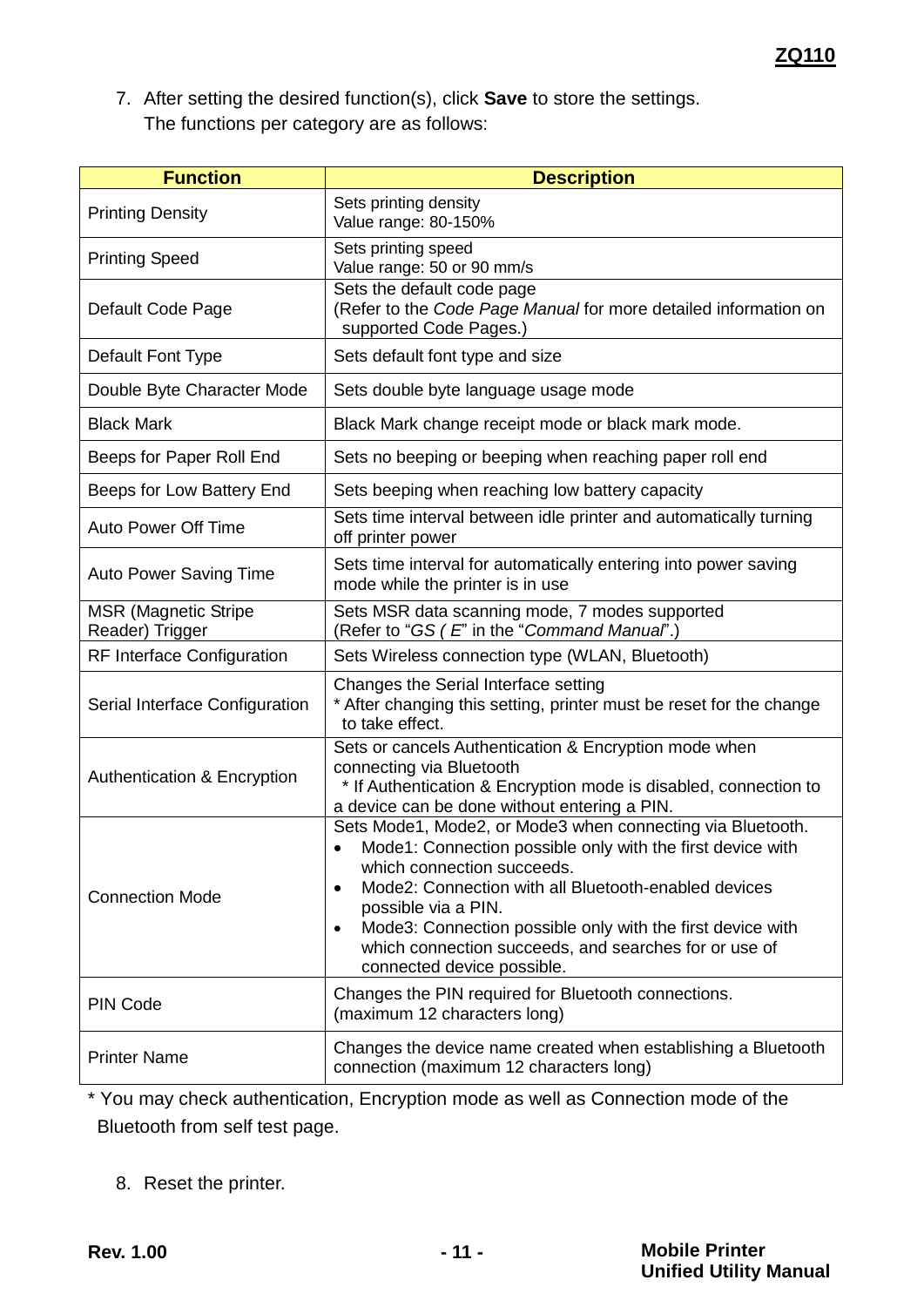#### **ZQ110**

#### <span id="page-11-0"></span>**3-2 When Using on a PDA**

- 1. Turn on the printer.
- 2. Prepare the Unified Utility executable file to be used on the PDA. The executable file varies according to CPU and may be found on the enclosed CD.

**- ARMV4: ZQ110\_Unified Utility for PPC armv4 ver 1.x.x.exe - ARMV4I: ZQ110\_Unified Utility for PPC armv4i ver 1.x.x.exe**

- 3. Run the Unified Utility executable file.
- 4. Select **Port** and click **Virtual Memory Switch Manager**. Refer to the *Bluetooth Connection Manual* regarding the Port (may vary according to device).

|                                      | ZQ110_Unified Utility $\stackrel{\bullet}{\bullet}$ < 3:29 ok |  |
|--------------------------------------|---------------------------------------------------------------|--|
|                                      | <b>Communication Setting</b><br>TCP/IP Comunication           |  |
| IP :                                 | 192.168.0.144                                                 |  |
| Port :                               | 9100                                                          |  |
| <b>Virtual Memory Switch Manager</b> |                                                               |  |
| <b>NV Manager</b>                    |                                                               |  |
| Firmware Download Manager            |                                                               |  |
| Exit                                 |                                                               |  |
|                                      |                                                               |  |

5. The Virtual Memory Switch settings for the printer are received and display.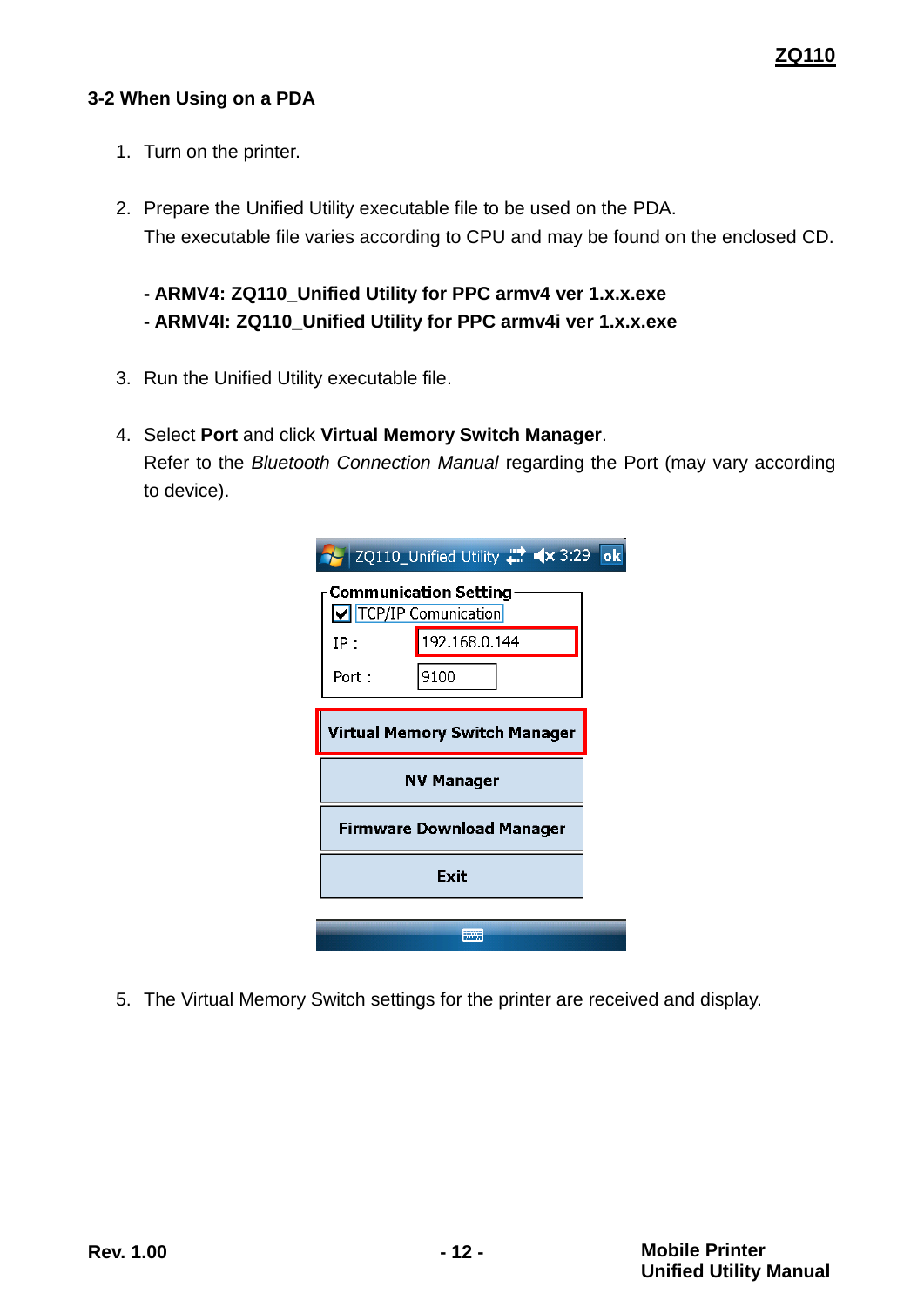6. After setting the desired function, click **Next**.

(The functions per category are identical to those on the PC.)

\* Click **Default** to return the printer to the default settings.

| ZQ110_Unified Utility <b>**</b> <x 3:29="" ok<="" th=""></x>        |
|---------------------------------------------------------------------|
| Printing Speed:                                                     |
| 90mm/s                                                              |
| Printing density :                                                  |
| print density 100%                                                  |
| Default Font Type<br>) 12x24 A Font<br>$($ $)$ 9 $\times$ 24 B Font |
| <b>Cancel</b><br>Next  <br><b>Default</b>                           |
|                                                                     |

7. After setting the desired function, click **Next**. (Clicking **Prev** returns to the previous screen.)

|                                                    |                                   |                  | ZQ110_Unified Utility # <> 3:29 ok       |
|----------------------------------------------------|-----------------------------------|------------------|------------------------------------------|
| Default Code Page                                  |                                   |                  |                                          |
|                                                    | PC437 - USA, Standard Europe      | -Sentinel Option | None $\bigcap$ Static $\bigcirc$ Dynamic |
| MSR Trigger mode                                   |                                   |                  |                                          |
|                                                    | Track 1/2/3 read mode AUTO trig : | Track1 Start     | START1                                   |
|                                                    | Advance                           | Track1 End       | END <sub>1</sub>                         |
| <b>Black Mark</b><br>$\blacktriangleright$ Receipt |                                   | Track2 Start     | START <sub>2</sub>                       |
|                                                    | <b>Black Mark</b>                 | Track2 End       | END <sub>2</sub>                         |
|                                                    |                                   | Track3 Start     | START3                                   |
|                                                    |                                   | Track3 End       | END3                                     |
| Prev                                               | Cancel<br><b>Next</b>             | <b>ASCII</b>     | OΚ<br><b>Cancel</b>                      |
|                                                    |                                   |                  |                                          |
|                                                    |                                   |                  |                                          |
|                                                    | 酾                                 |                  | WW.                                      |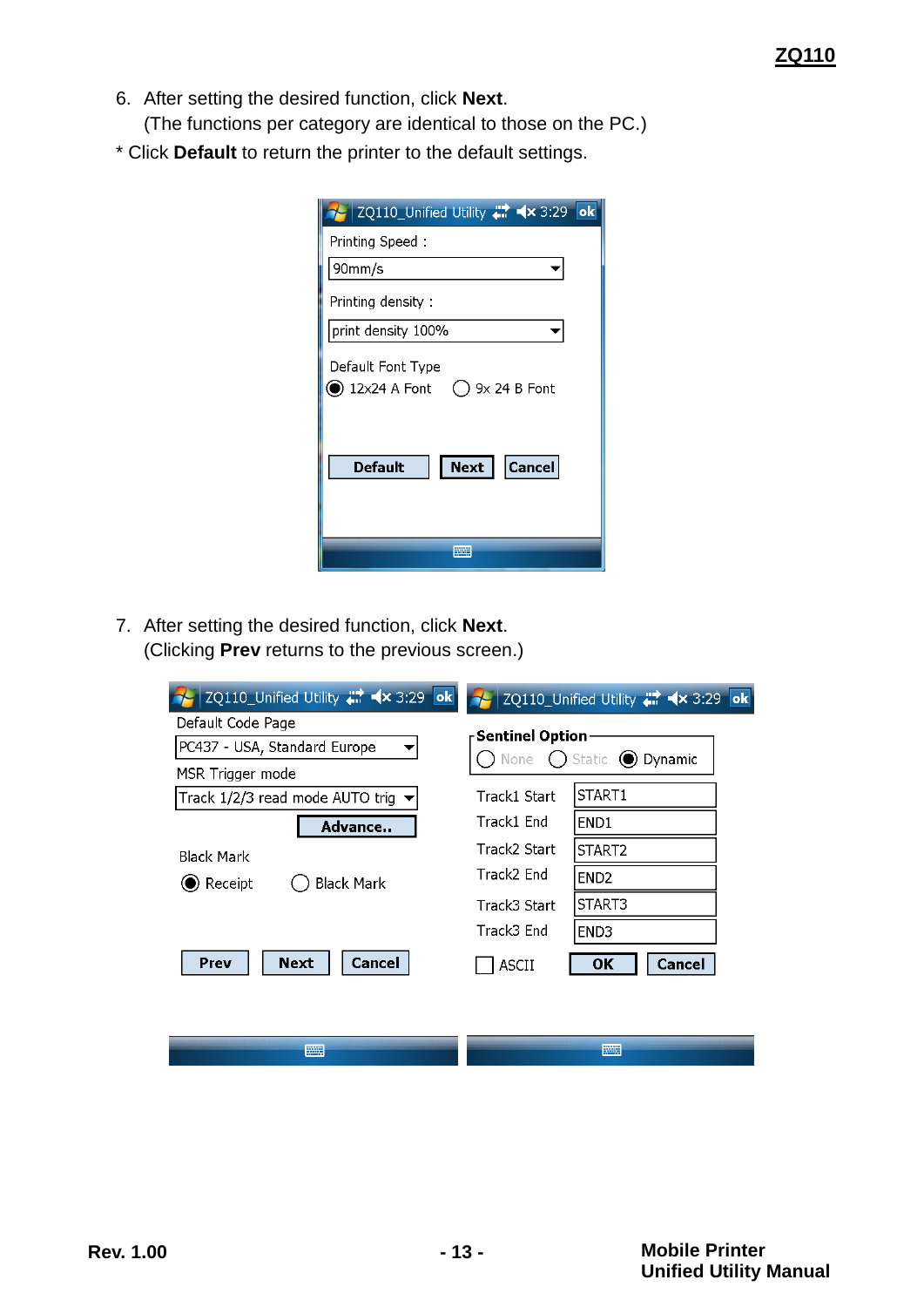8. After setting the desired function, click **Next**.

|                          |                                      | ZQ110_Unified Utility # <> 3:29<br>ok. |
|--------------------------|--------------------------------------|----------------------------------------|
| Beeps for roll paper end |                                      |                                        |
|                          | $\bigcirc$ False $\bigcirc$ True     |                                        |
|                          | Beep mode for low battery status     |                                        |
|                          | $\bullet$ On                         | ◯ Off                                  |
|                          | Double byte character mode           |                                        |
|                          | $\bigcirc$ On                        | ()Off                                  |
| MFI (iOS ) :             | $\bigcirc$ Enable $\bigcirc$ Disable |                                        |
| Prev                     | Next                                 | Cancel                                 |
|                          |                                      |                                        |
|                          |                                      |                                        |

9. After setting the desired function, click **Next**.

|                                          | ZQ110_Unified Utility <b>*** &lt;**</b> 3:29<br>$\overline{\mathsf{ok}}$ |
|------------------------------------------|--------------------------------------------------------------------------|
|                                          | Serial Interface configuration                                           |
| Baudrate:                                | 115200                                                                   |
| Parity :                                 | None                                                                     |
| Data Length:                             | 18                                                                       |
| Flow control:                            | DTR/DSR                                                                  |
| Auto Power Off Time<br><0~90 min>        | 10                                                                       |
| Auto Power Saving<br>Time <0,10~255 sec> | 15                                                                       |
| Prev                                     | <b>Next</b><br>Cancel                                                    |
|                                          |                                                                          |
|                                          |                                                                          |
|                                          |                                                                          |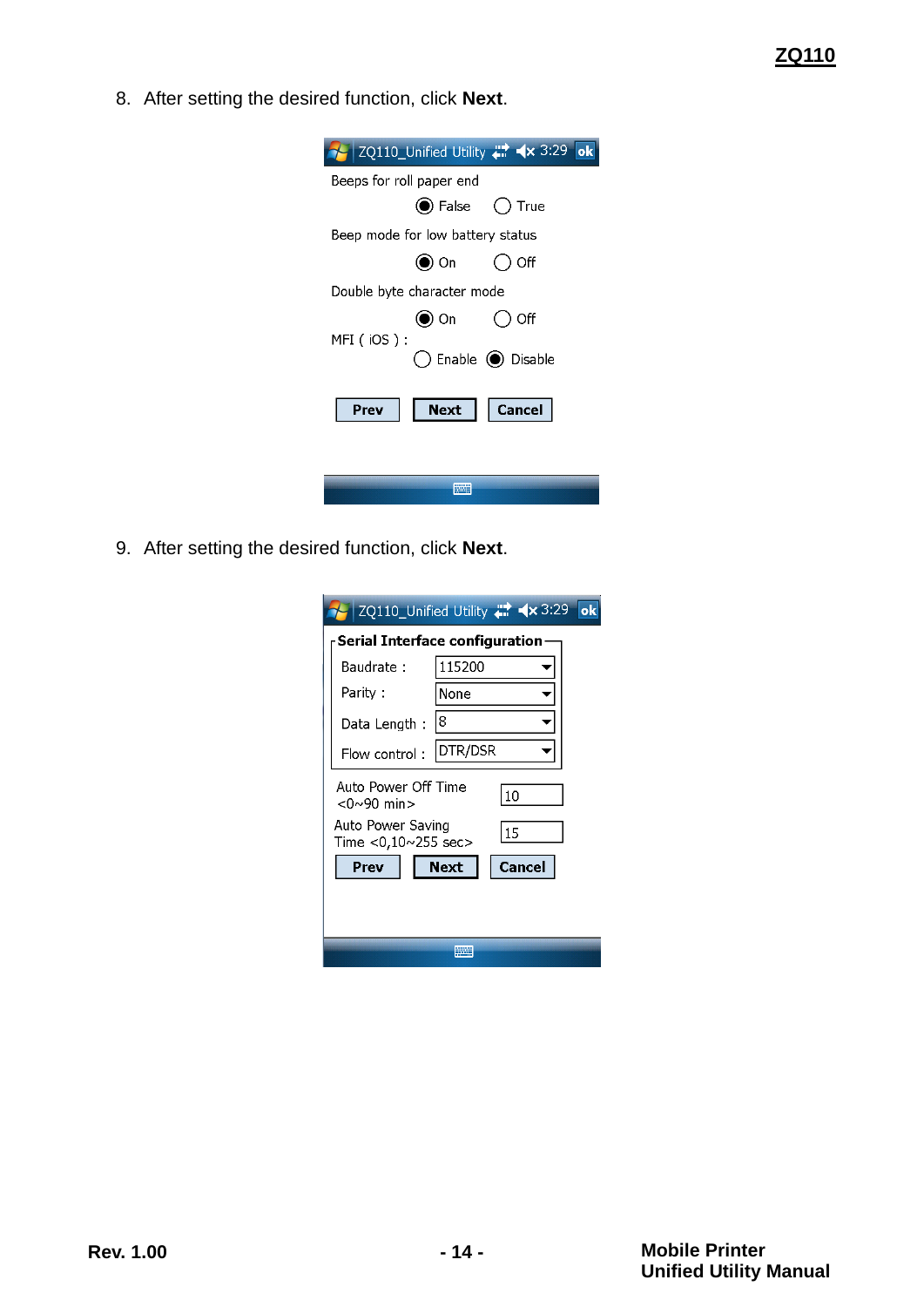10.After setting the desired function, click **Save**.

| ZQ110_Unified Utility ## < 3:29                                                                                            | lok |
|----------------------------------------------------------------------------------------------------------------------------|-----|
| <b>Enable to change BT Setting</b>                                                                                         |     |
| Authentication & Encryption<br>Disable -<br>Enable<br>Connection mode<br>$\bigcap$ Mode1 $\bigcirc$ Mode2 $\bigcirc$ Mode3 |     |
| PIN code <max 12="" chars=""><br/><math>\ast</math></max>                                                                  |     |
| Printer Name <max 30="" chars=""></max>                                                                                    |     |
| D110<br>Prev<br>Cancel                                                                                                     |     |
| Save                                                                                                                       |     |
|                                                                                                                            |     |
|                                                                                                                            |     |

11.Reset the printer.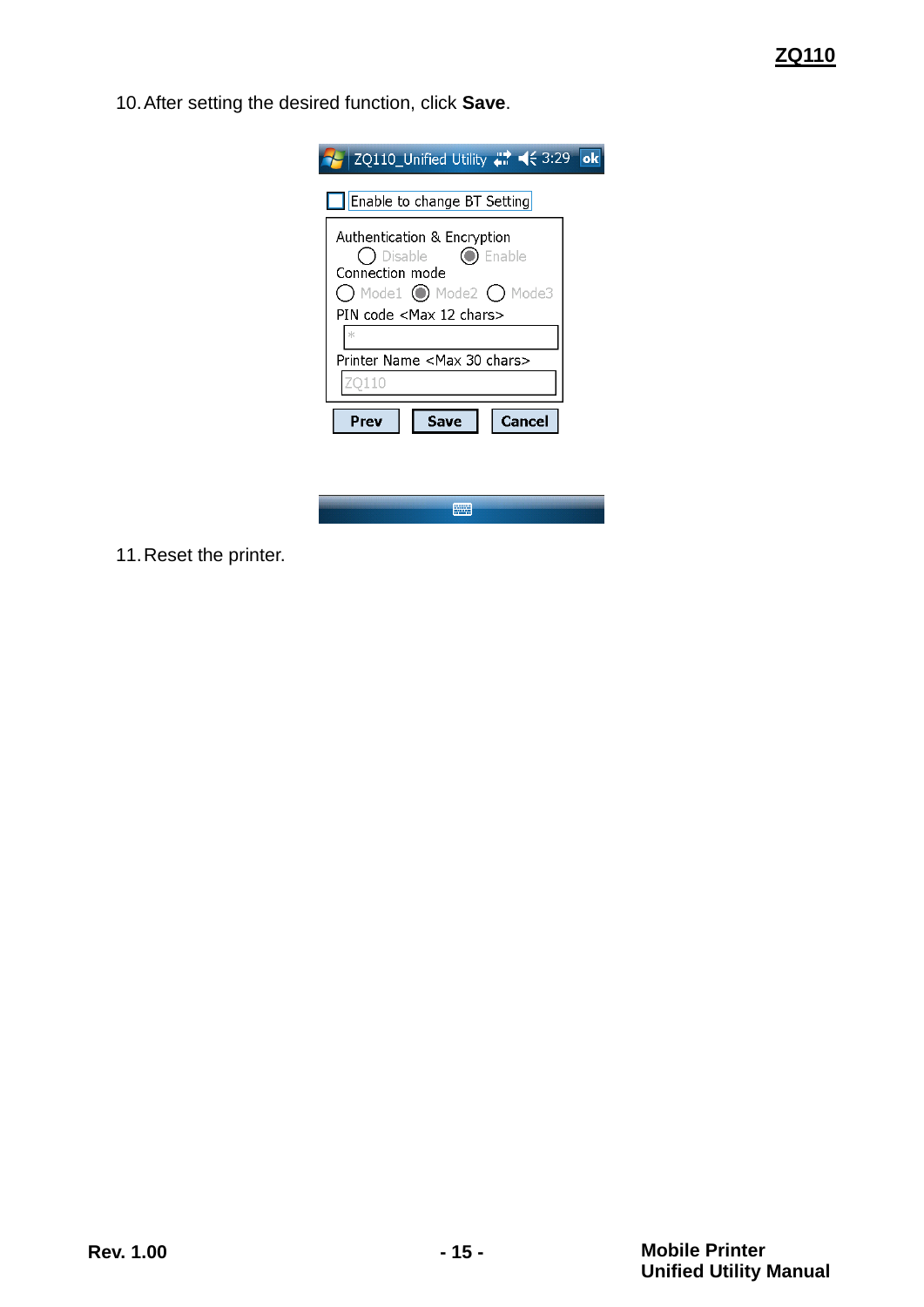# <span id="page-15-0"></span>**4. NV Image Download Manager**

#### <span id="page-15-1"></span>**4-1 When Using on a PC**

- 1. The printer connection method and instructions for running the Unified Utility executable file are identical to those provided in section **[3. Virtual Memory Switch](#page-5-2)  [Manager](#page-5-2)**. Refer to the aforementioned section.
- 2. Prepare the image file on the PC (for example, Main.bmp)
- 3. Select **Port** and click **NV Image Manager**.

Refer to the *Bluetooth Connection Manual* regarding the Port (may vary according to device).

| х<br>ZQ110_Unified Utility for PC V1.0.0<br>Description<br>* Select Menu<br>This application is ZQ110 Unified Utility. You can change communication setting, code page and<br>download NV image, etc. |            |                             |                               |  |  |
|-------------------------------------------------------------------------------------------------------------------------------------------------------------------------------------------------------|------------|-----------------------------|-------------------------------|--|--|
| Communication Setting                                                                                                                                                                                 |            |                             |                               |  |  |
| Interface:                                                                                                                                                                                            | <b>USB</b> | ⊻                           | Virtual Memory Switch Manager |  |  |
| Port:                                                                                                                                                                                                 | USB01      | ▾                           |                               |  |  |
| Baud Rate:                                                                                                                                                                                            |            | $\boldsymbol{\tau}$         | NV Image Manager              |  |  |
| Data Bits:                                                                                                                                                                                            |            | $\overline{\psi}$           |                               |  |  |
| Stop Bits:                                                                                                                                                                                            |            | $\overline{\phantom{m}}$    | Firmware Manager              |  |  |
| Parity:                                                                                                                                                                                               |            | $\boldsymbol{\mathrm{v}}$   |                               |  |  |
| Flow Control:                                                                                                                                                                                         |            | $\mathcal{L}_{\mathcal{F}}$ | Exit                          |  |  |
|                                                                                                                                                                                                       |            |                             |                               |  |  |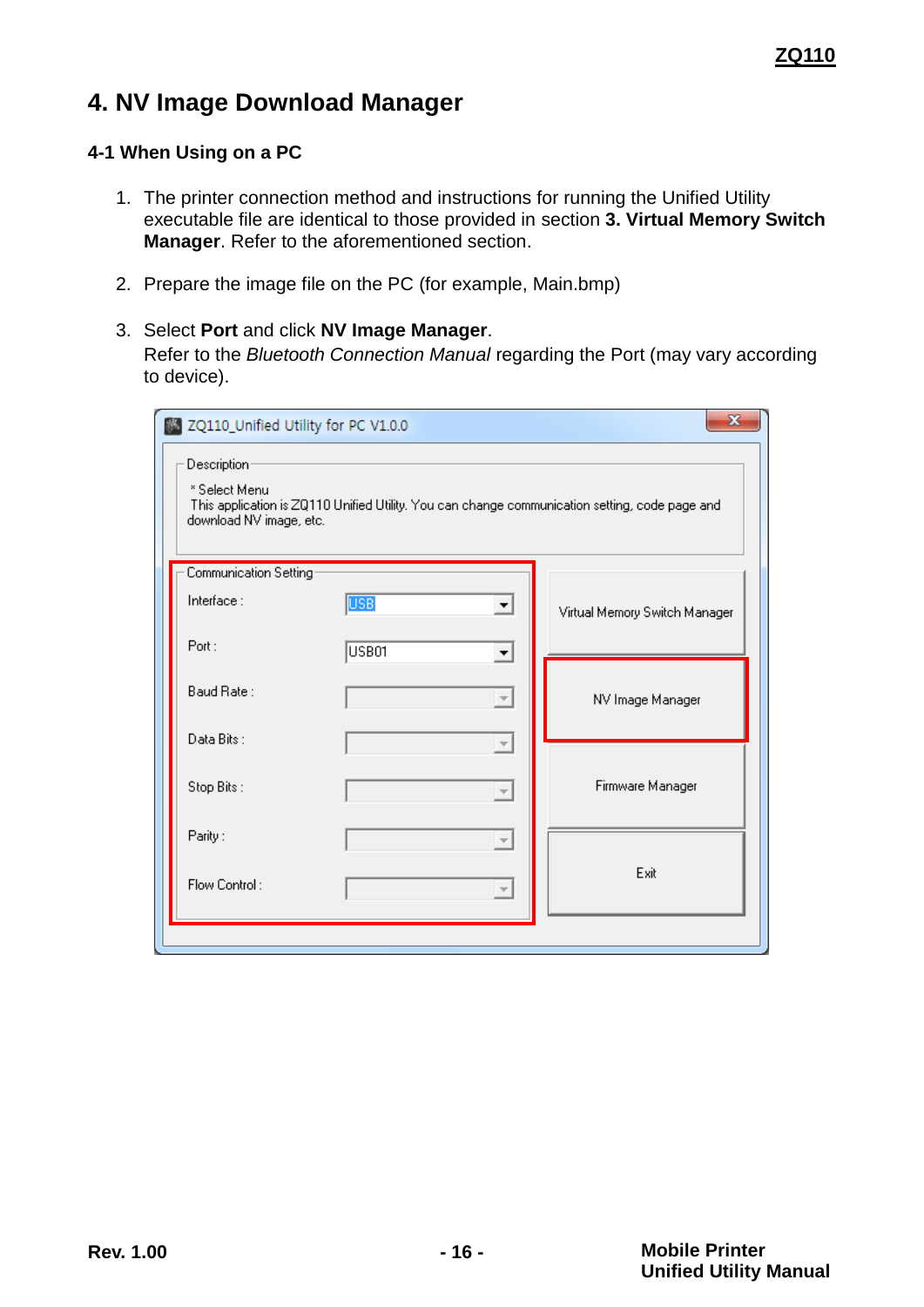4. Click **Add Image** to add the desired image(s) to the image list. Click **Remove** to delete selected image(s), and click **Reset** to delete the entire image list.

|                     | No.                 | Image List<br>Name           | <images: (byte)="" -="" 2="" 262144="" 8400="" memory:=""><br/>Size</images:> | NV Image List         |
|---------------------|---------------------|------------------------------|-------------------------------------------------------------------------------|-----------------------|
|                     | 1<br>$\overline{c}$ | Printer.bmp<br>PrinterCE.bmp | 4200 B<br>4200 B                                                              | $\overline{10}$<br>11 |
|                     |                     |                              |                                                                               |                       |
|                     |                     |                              |                                                                               |                       |
|                     |                     |                              |                                                                               | Refresh               |
|                     |                     |                              |                                                                               | Print All             |
|                     |                     |                              |                                                                               | Print                 |
| Change Color Ranger |                     | Function:<br>Add Image       | Auto Addressing                                                               | Remove                |
| <b>Brightness</b>   |                     |                              |                                                                               | Remove All            |
|                     |                     | Remove                       | Download                                                                      |                       |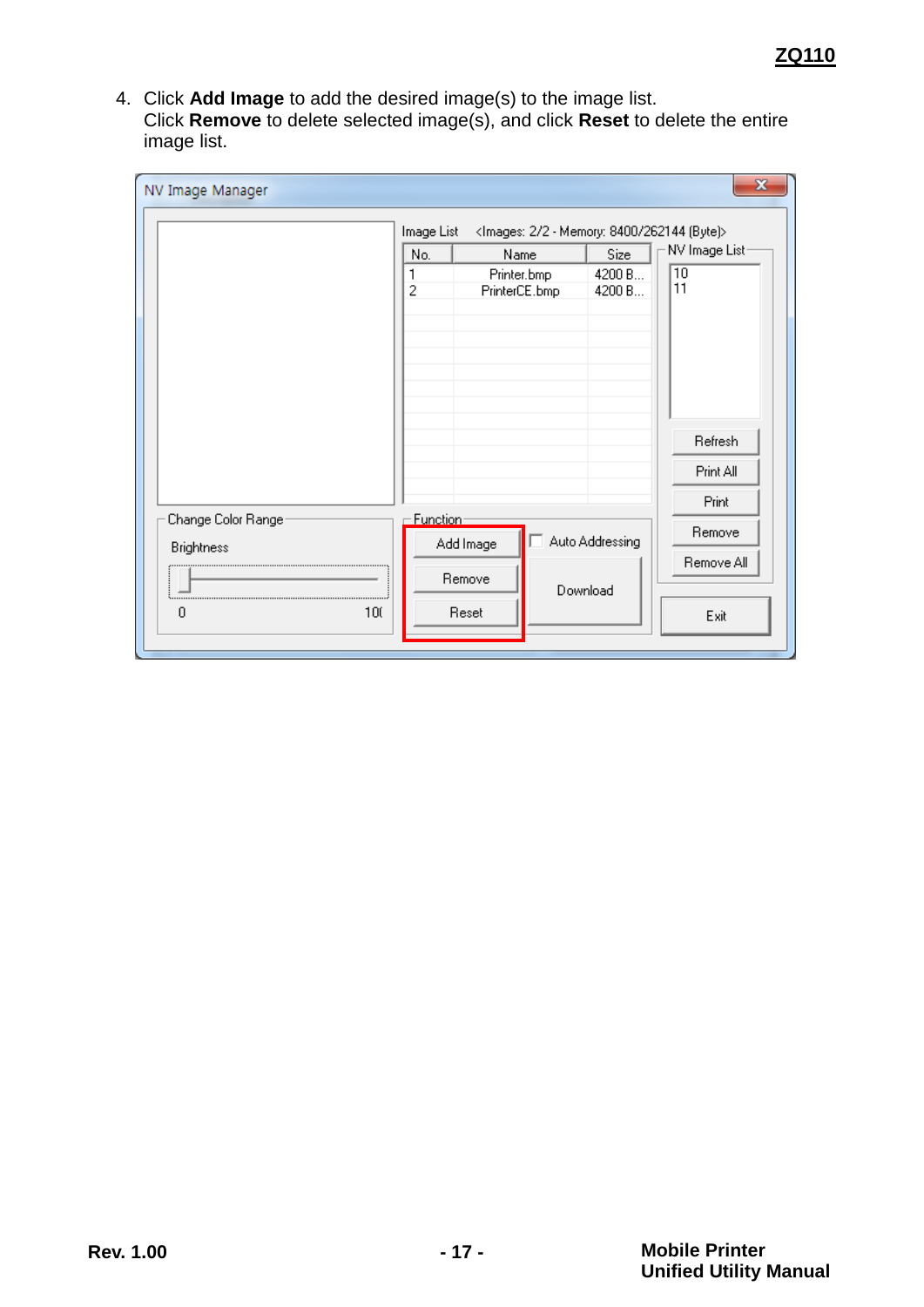5. The NV Image List contains the address numbers of saved images.

The following buttons can be used to handle saved images.

- **Print All: Prints all images in the list**
- **•** Print: Prints selected image(s)
- **Remove All**: Delete all images

| NV Image Manager   |            |                                                                      |                  | $\mathbf x$    |
|--------------------|------------|----------------------------------------------------------------------|------------------|----------------|
|                    | Image List | <images: (bytel="" -="" 2="" 262144="" 8400="" memory:=""></images:> |                  |                |
|                    | No.        | Name                                                                 | Size             | NV Image List: |
|                    | 1<br>2     | Printer.bmp<br>PrinterCE.bmp                                         | 4200 B<br>4200 B | 10<br>11       |
|                    |            |                                                                      |                  |                |
|                    |            |                                                                      |                  |                |
|                    |            |                                                                      |                  |                |
|                    |            |                                                                      |                  |                |
|                    |            |                                                                      |                  |                |
|                    |            |                                                                      |                  | Refresh        |
|                    |            |                                                                      |                  | Print All      |
|                    |            |                                                                      |                  |                |
| Change Color Range | Function   |                                                                      |                  | Print          |
|                    |            | Add Image                                                            | Auto Addressing  | Remove         |
| <b>Brightness</b>  |            |                                                                      |                  | Remove All     |
|                    |            | Remove                                                               | Download         |                |
| 0<br>100           |            | Reset                                                                |                  | Exit           |
|                    |            |                                                                      |                  |                |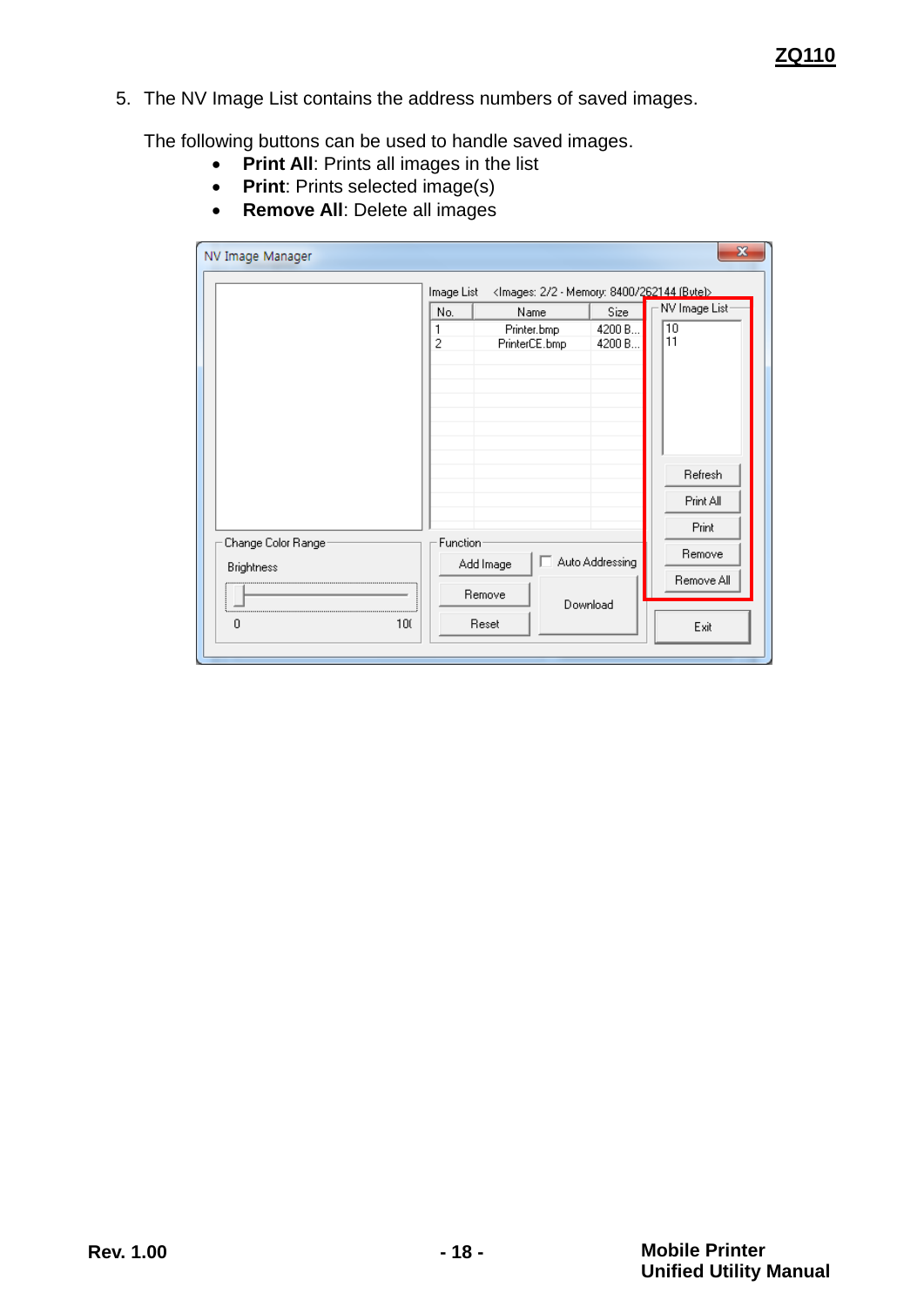6. After selecting an image from the image list, adjust the brightness level to set the brightness of the image to be downloaded.

| NV Image Manager   | Image List    | <images: (byte)="" -="" 2="" 262144="" 8400="" memory:=""></images:> |                             | x                                      |
|--------------------|---------------|----------------------------------------------------------------------|-----------------------------|----------------------------------------|
|                    | No.<br>1<br>2 | Name<br>Printer.bmp<br>PrinterCE.bmp                                 | Size<br>4200 B<br>4200 B    | NV Image List <sup>.</sup><br>10<br>11 |
| Change Color Range | Function      |                                                                      |                             | Refresh<br>Print All<br>Print          |
| <b>Brightness</b>  |               | п<br>Add Image<br>Remove                                             | Auto Addressing<br>Download | Remove<br>Remove All                   |
| 10(<br>0           |               | Reset                                                                |                             | Exit                                   |

7. Click **Download** to download the image(s).

Checking **Auto addressing** automatically saves address numbers. (Manual input is required if unchecked.)

|                     |     | Image List          |                              |                  | <images: (byte)="" -="" 2="" 262144="" 8400="" memory:=""></images:> |
|---------------------|-----|---------------------|------------------------------|------------------|----------------------------------------------------------------------|
|                     |     | No.                 | Name                         | Size             | NV Image List                                                        |
|                     |     | 1<br>$\overline{c}$ | Printer.bmp<br>PrinterCE.bmp | 4200 B<br>4200 B | 10<br>11                                                             |
|                     |     |                     |                              |                  |                                                                      |
|                     |     |                     |                              |                  |                                                                      |
|                     |     |                     |                              |                  |                                                                      |
|                     |     |                     |                              |                  |                                                                      |
|                     |     |                     |                              |                  |                                                                      |
|                     |     |                     |                              |                  | Refresh                                                              |
|                     |     |                     |                              |                  | Print All                                                            |
|                     |     |                     |                              |                  | Print                                                                |
| Change Color Range: |     | Function            |                              |                  | Remove                                                               |
| <b>Brightness</b>   |     |                     | Add Image                    | Auto Addressing  |                                                                      |
|                     |     |                     | Remove                       |                  | Remove All                                                           |
| 0                   | 100 |                     | Reset                        | Download         |                                                                      |
|                     |     |                     |                              |                  | Exit                                                                 |

8. When downloading is complete, the saved address numbers appear in the **NV Image List**.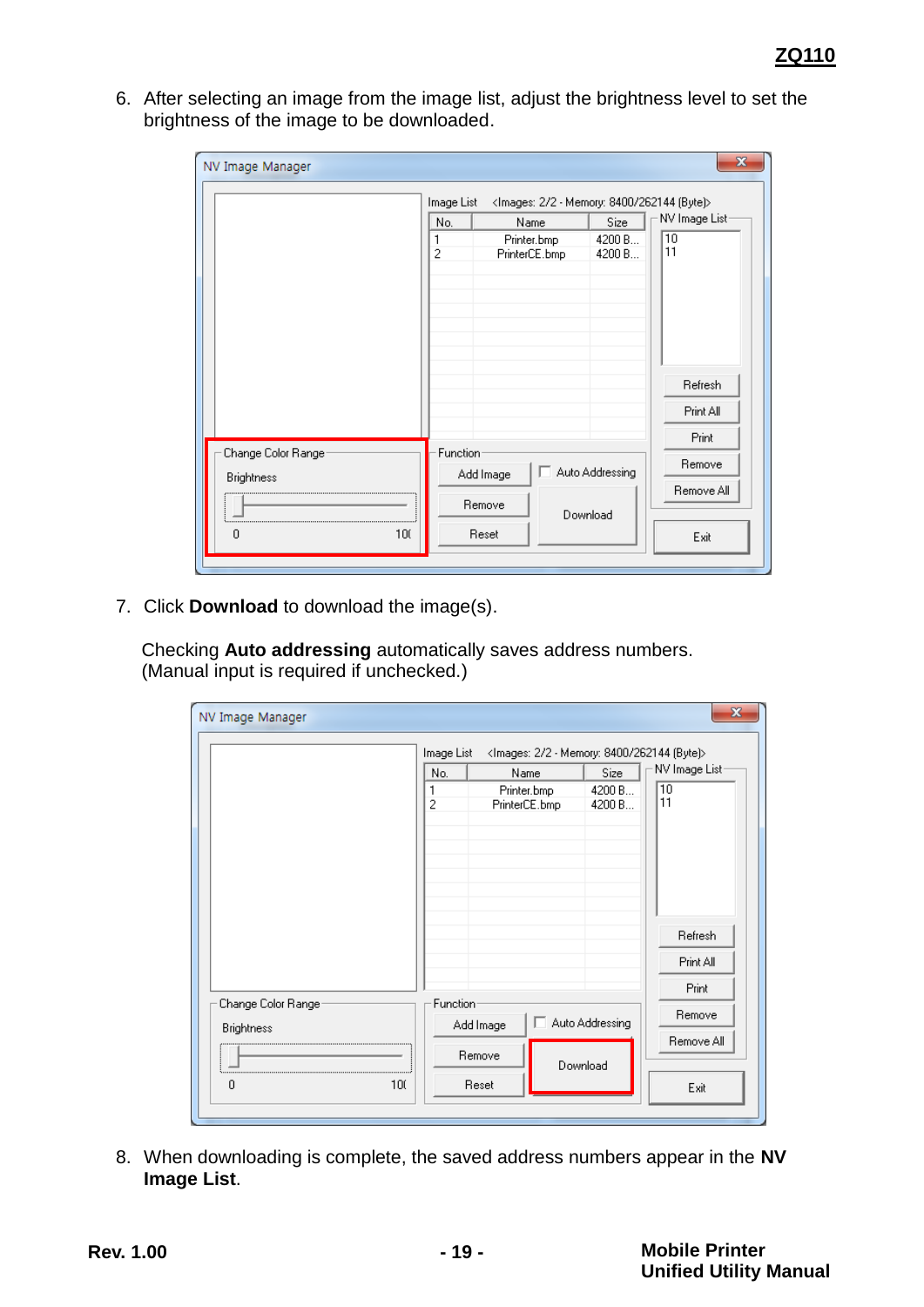#### **ZQ110**

#### <span id="page-19-0"></span>**4-2 When Using on a PDA**

- 1. Turn on the printer power.
- 2. Prepare the Unified Utility executable file to be used on the PDA. The executable file varies according to CPU and may be found on the enclosed CD.
	- **ARMV4: ZQ110\_Unified Utility for PPC armv4 ver 1.x.x.exe**
	- **ARMV4I: ZQ110\_Unified Utility for PPC armv4i ver 1.x.x.exe**
- 3. Prepare the image file on the PDA (for example, Main.bmp)
- 4. Run the Unified Utility executable file.

#### 5. Select **Port** and click **NV Manager**.

Refer to the *Bluetooth Connection Manual* regarding the port (may vary according to device).

|                                  | ZQ110_Unified Utility # <> << 4:30 ok               |  |  |  |  |
|----------------------------------|-----------------------------------------------------|--|--|--|--|
|                                  | <b>Communication Setting</b><br>TCP/IP Comunication |  |  |  |  |
| IP:                              | 192.168.0.144                                       |  |  |  |  |
| Port :                           | 9100                                                |  |  |  |  |
| Virtual Memory Switch Manager    |                                                     |  |  |  |  |
| <b>NV Manager</b>                |                                                     |  |  |  |  |
| <b>Firmware Download Manager</b> |                                                     |  |  |  |  |
| Exit                             |                                                     |  |  |  |  |
|                                  |                                                     |  |  |  |  |
|                                  |                                                     |  |  |  |  |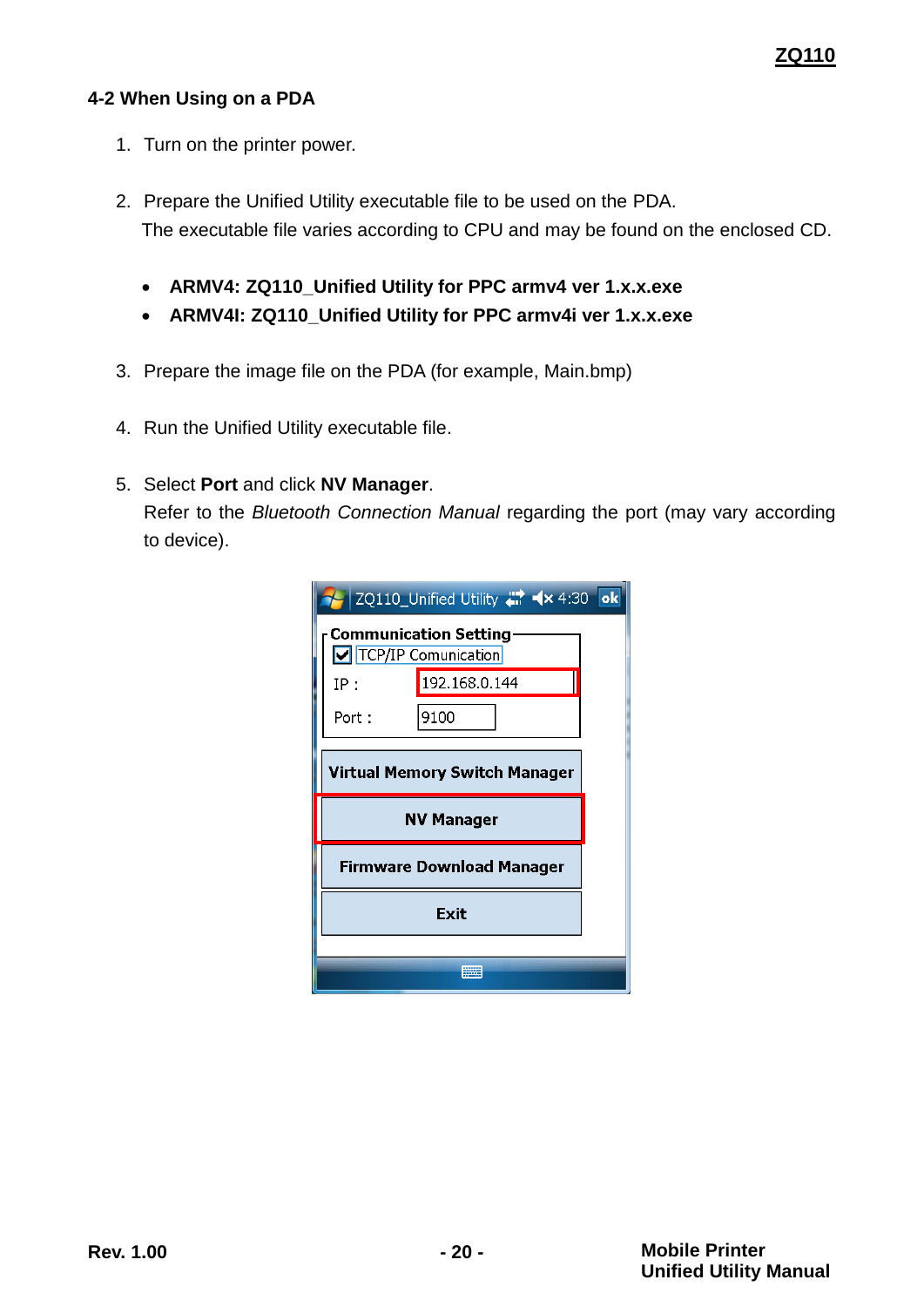6. Click **Add Image** to add the desired image(s) to the image list. Click **Remove** to delete selected image(s), and click **Reset** to make modifications.

|                                                | ok                  |
|------------------------------------------------|---------------------|
| Image File List<br>3_inch.bmp<br>child_370.bmp | Address<br>10<br>11 |
| <b>Add Image</b>                               | Refresh             |
| Remove                                         | <b>Print All</b>    |
| Reset                                          | Print               |
| Auto addressing                                | <b>Remove</b>       |
| Download                                       | Remove All          |
| Exit                                           |                     |
|                                                |                     |
|                                                |                     |

7. The **Address** field contains the address numbers of saved images.

The following buttons can be used to handle saved images.

- **•** Print: Prints selected image(s)
- **Print All: Prints all images in the list**
- **Remove All: Delete all images**

| ZQ110_Unified Utility # <<<x 4:38              |                            | $\overline{\mathbf{ok}}$ |  |  |  |
|------------------------------------------------|----------------------------|--------------------------|--|--|--|
| Image File List<br>3_inch.bmp<br>child_370.bmp | <b>Address</b><br>10<br>11 |                          |  |  |  |
| <b>Add Image</b>                               | Refresh                    |                          |  |  |  |
| Remove                                         | <b>Print All</b>           |                          |  |  |  |
| Reset                                          | Print                      |                          |  |  |  |
| Auto addressing                                | <b>Remove</b>              |                          |  |  |  |
| Download                                       | <b>Remove All</b>          |                          |  |  |  |
| Exit                                           |                            |                          |  |  |  |
| <b>WWW</b>                                     |                            |                          |  |  |  |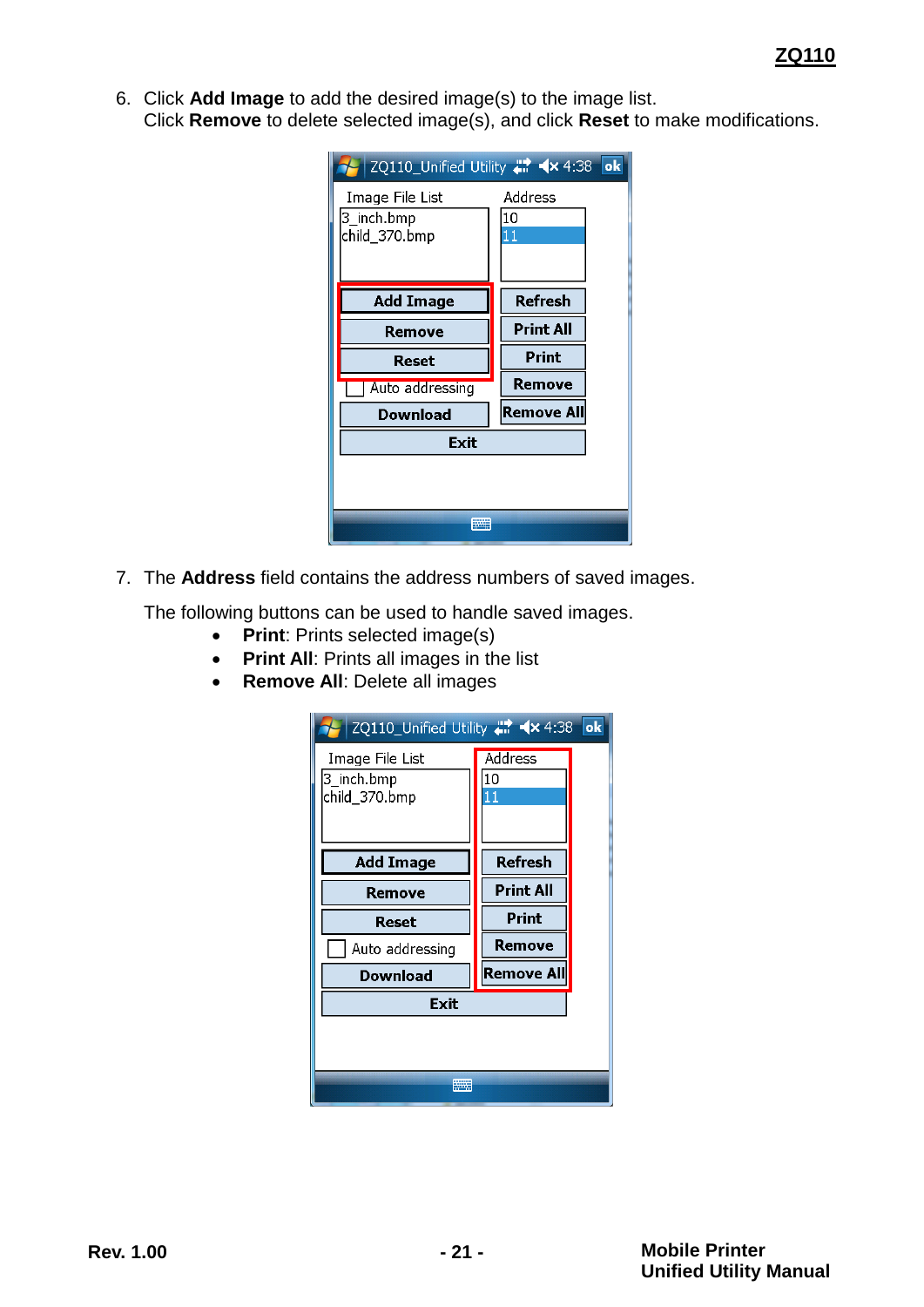8. Click **Download** to download the image(s). Automatically saves address numbers. (Start Address is "00".)

|                                                | $  \mathbf{ok}  $   |
|------------------------------------------------|---------------------|
| Image File List<br>3_inch.bmp<br>child_370.bmp | Address<br>10<br>11 |
| <b>Add Image</b>                               | <b>Refresh</b>      |
| Remove                                         | <b>Print All</b>    |
| Reset                                          | Print               |
|                                                |                     |
| Auto addressing                                | Remove              |
| Download                                       | Remove All          |
| <b>Exit</b>                                    |                     |
|                                                |                     |

9. When downloading is complete, the saved address numbers appear in the "address".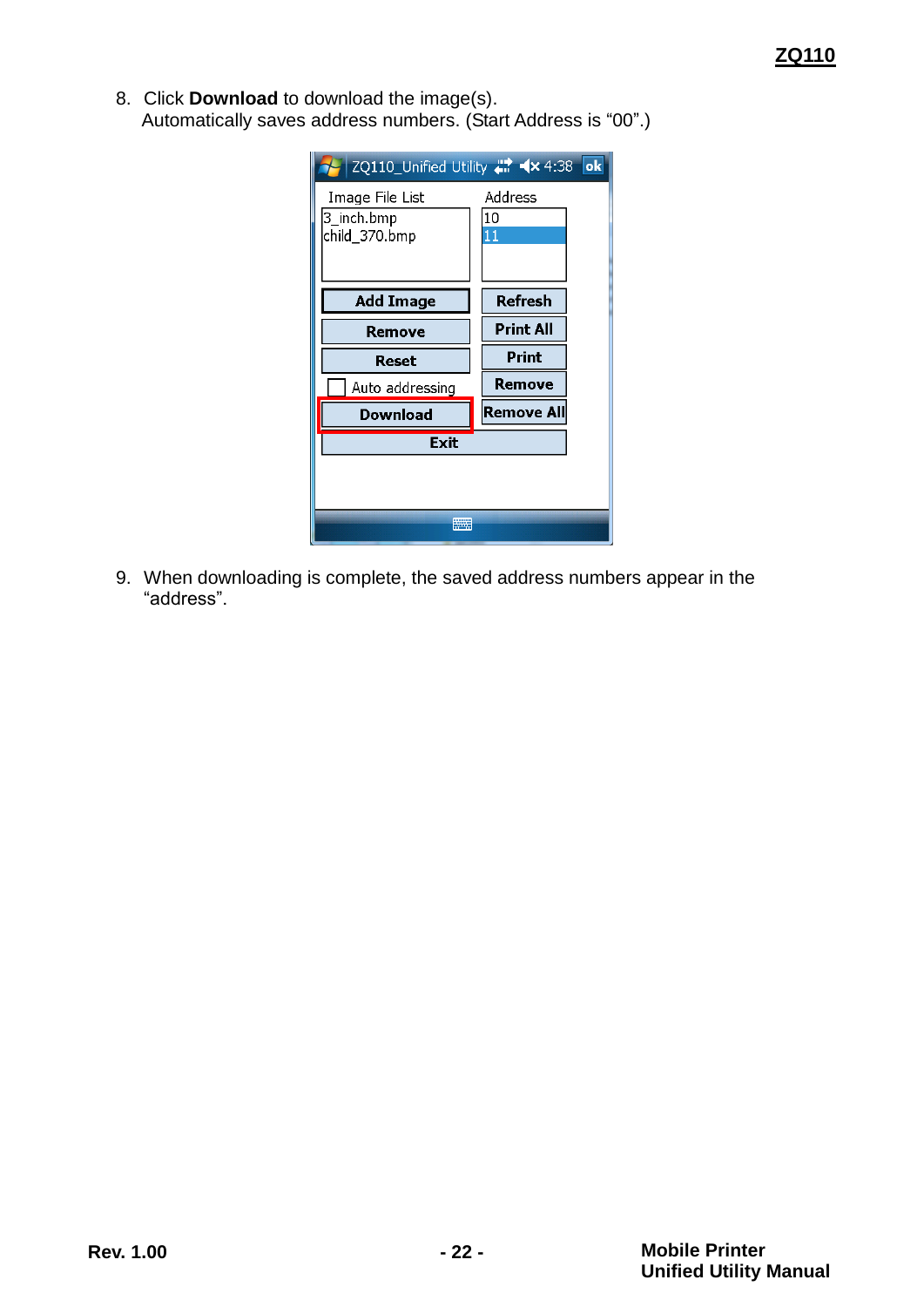### <span id="page-22-0"></span>**5. Firmware Download Manager**

#### <span id="page-22-1"></span>**5-1 When Using on a PC**

The printer is already equipped with standard firmware.

#### **To download and install firmware on the ZQ110 printer, follow the steps below:**

- 1. The printer connection method and instructions for running the Unified Utility executable file are identical to those provided in section **[3. Virtual Memory Switch](#page-5-2)  [Manager](#page-5-2)**. Refer to the aforementioned section.
- 2. Prepare the firmware file on the PC. Firmware can be upgraded to improve printer performance.
- 3. Select **Port** and click **Firmware Manager**. Refer to the *Bluetooth Connection Manual* regarding the port (may vary according to device).

| ZQ110_Unified Utility for PC V1.0.0                     |            |                           | $\mathbf{x}$                                                                                   |
|---------------------------------------------------------|------------|---------------------------|------------------------------------------------------------------------------------------------|
| Description<br>* Select Menu<br>download NV image, etc. |            |                           | This application is ZQ110 Unified Utility. You can change communication setting, code page and |
| Communication Setting                                   |            |                           |                                                                                                |
| Interface:                                              | <b>USB</b> | ▼∣                        | Virtual Memory Switch Manager                                                                  |
| Port:                                                   | USB01      | $\blacktriangledown$      |                                                                                                |
| Baud Rate:                                              |            | $\overline{\psi}$         | NV Image Manager                                                                               |
| Data Bits:                                              |            | $\overline{\nabla}$       |                                                                                                |
| Stop Bits:                                              |            | $\boldsymbol{\mathrm{v}}$ | Firmware Manager                                                                               |
| Parity:                                                 |            | $\overline{\nabla}$       |                                                                                                |
| Flow Control:                                           |            | $\gamma_{\rm F}$          | Exit                                                                                           |
|                                                         |            |                           |                                                                                                |

4. Download firmware; refer to section **[5-3 Instructions for Firmware Download](#page-24-0)** for specifics.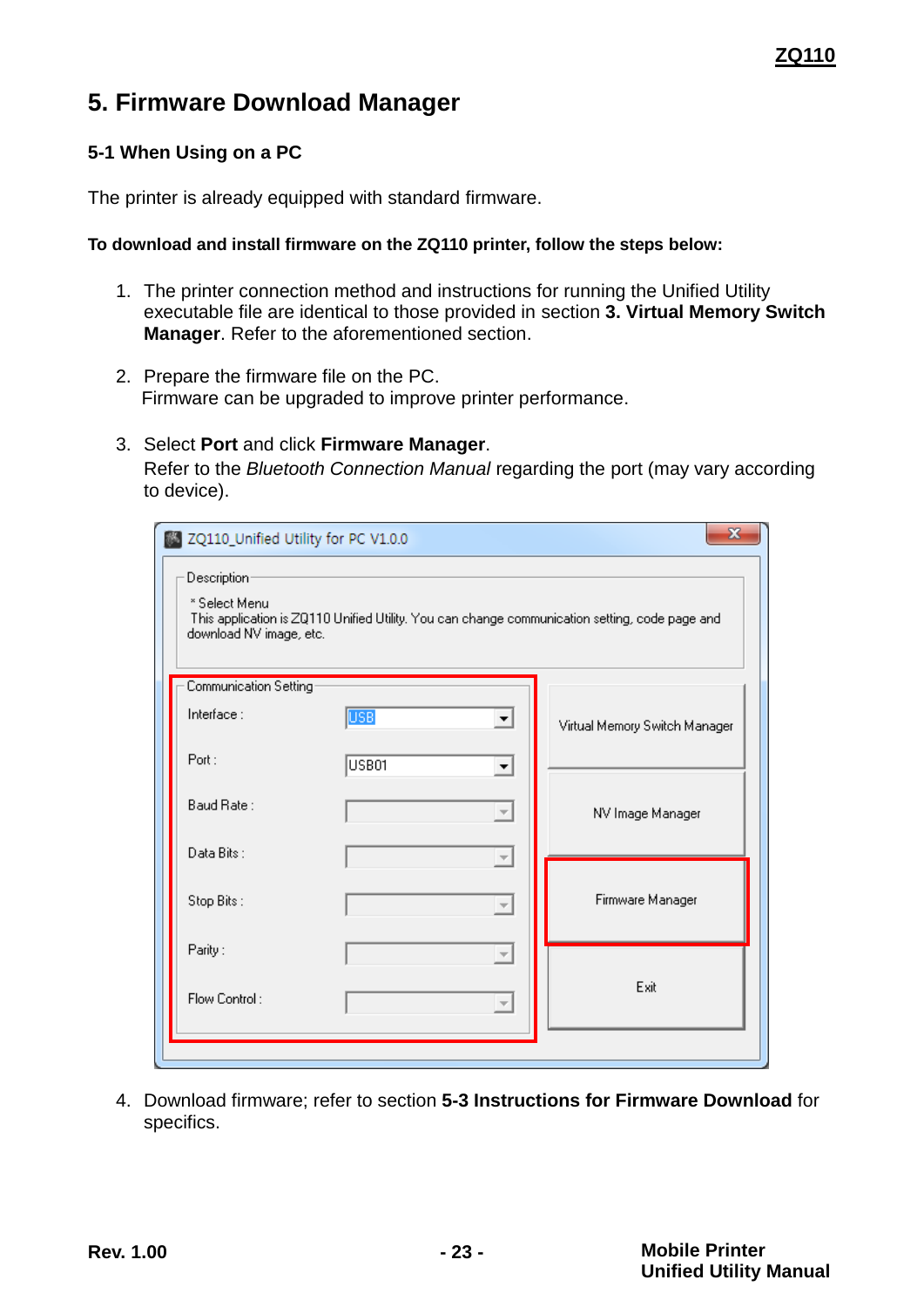#### <span id="page-23-0"></span>**5-2 When Using on a PDA**

The printer is already equipped with standard firmware.

#### **To download and install firmware on the ZQ110 printer, follow the steps below:**

- 1. Turn on the printer power.
- 2. Prepare the Unified Utility executable file to be used on the PDA. The executable file varies according to CPU and may be found on the enclosed CD.
- **ARMV4: ZQ110\_Unified Utility for PPC armv4 ver 1.x.x.exe**
- **ARMV4I: ZQ110\_Unified Utility for PPC armv4i ver 1.x.x.exe**
- 3. Prepare the Firmware file on the PDA. Firmware can be upgraded to improve printer performance.
- 4. Run the Unified Utility executable file.
- 5. Select **Port** and click **Firmware Download Manager**. Refer to the *Bluetooth Connection Manual* regarding the port (may vary according to device).

|                                  | ZQ110_Unified Utility <b>##</b> <× 4:30 ok          |  |  |  |  |
|----------------------------------|-----------------------------------------------------|--|--|--|--|
|                                  | <b>Communication Setting</b><br>TCP/IP Comunication |  |  |  |  |
| IP:                              | 192.168.0.144                                       |  |  |  |  |
| Port:                            | 9100                                                |  |  |  |  |
| Virtual Memory Switch Manager    |                                                     |  |  |  |  |
| <b>NV Manager</b>                |                                                     |  |  |  |  |
| <b>Firmware Download Manager</b> |                                                     |  |  |  |  |
| Exit                             |                                                     |  |  |  |  |
|                                  |                                                     |  |  |  |  |
|                                  |                                                     |  |  |  |  |

6. Download firmware; refer to section **[5-3 Instructions for Firmware Download](#page-24-0)** for specifics.